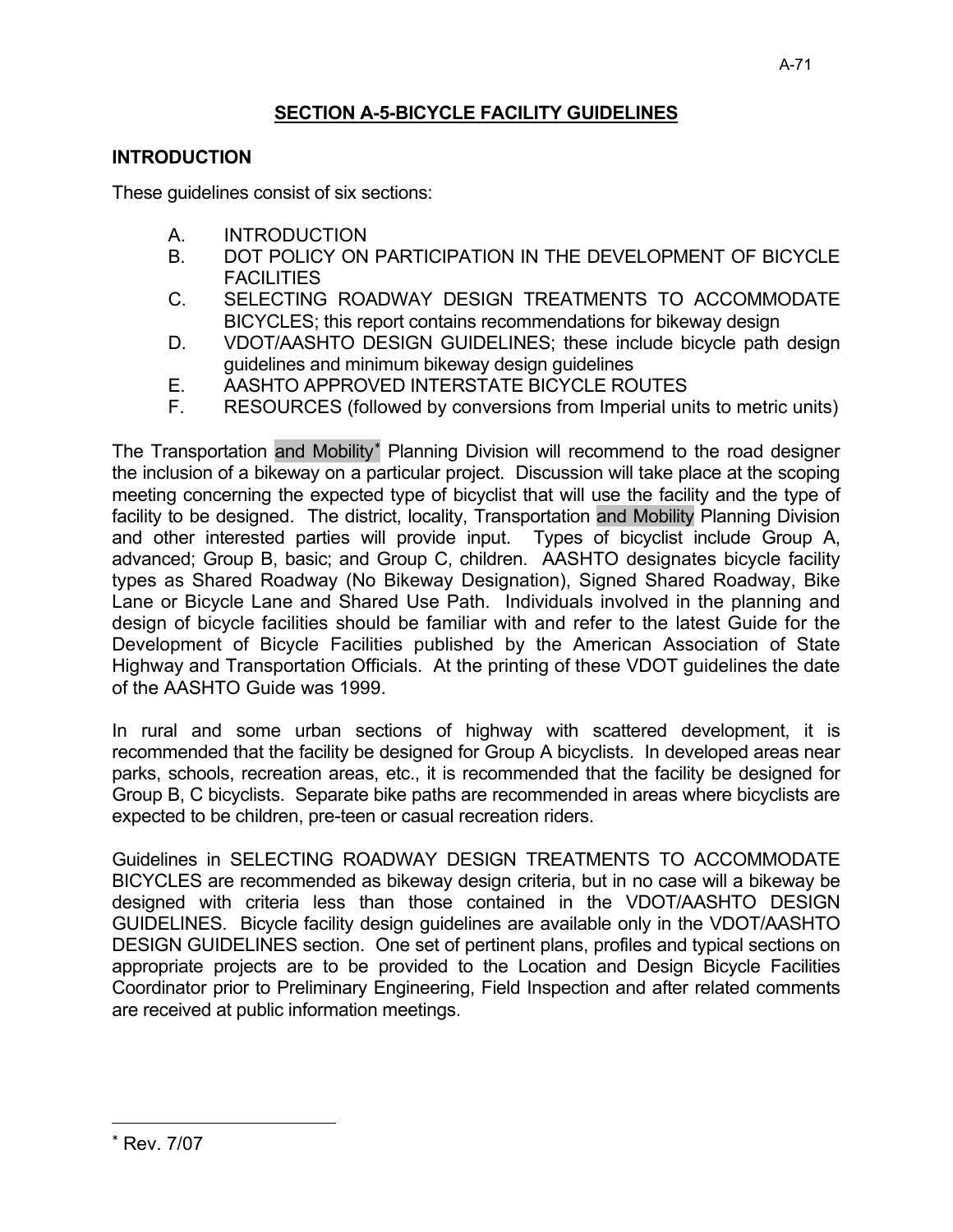The procedure for planning and designing a bicycle facility is:

- 1. Select the type of bicyclist; A, B or C or a combination of these.
- 2. Select the roadway design treatment or type of facility.
- 3. Design the facility in accordance with the VDOT Guidelines: FHWA and AASHTO

## **VDOT POLICY TO IMPROVE BICYCLE AND PEDESTRIAN ACCESS**

The Commonwealth Transportation Board (CTB) approved a new policy aimed at providing bicyclists and pedestrians greater access to safe transportation on roadways across the state. The policy became effect upon its adoption by the Board on March 18, 2004, and will apply to projects that reach the scoping phase after its adoption. This policy shall supersede all current department policies and procedures related to bicycle and pedestrian accommodations.

Highlights from the policy include:

- A framework through which VDOT will accommodate bicyclists and pedestrians, including pedestrians with disabilities, along with motorized transportation modes in the planning, funding, design, construction, operation, and maintenance of Virginia's transportation network to achieve a safe, effective, and balanced multimodal transportation system.
- Sidewalks, bike lanes, shared-use paths or other accommodations will be considered in the design of all new highway and major reconstruction projects, depending on safety issues and the need.

Project Managers should be familiar with the policy prior to starting the Project Development Process. The entire policy can be obtained at http://www.virginiadot.org/programs/resources/bike\_ped\_policy.pdf

The following are a few excerpts from the policy:

The Virginia Department of Transportation (VDOT) will initiate all highway construction projects with the presumption that the projects shall accommodate bicycling and walking. VDOT will provide the leadership to implement this policy. During the decision process, the project manager and local representatives will, based on the factors listed in the policy, develop a recommendation on how and whether to accommodate bicyclists and pedestrians in a construction project prior to the public hearing. VDOT will promote the inclusion of bicycle and pedestrian accommodations in transportation planning activities at local, regional, and statewide levels. There are exceptions to the provision of accommodations.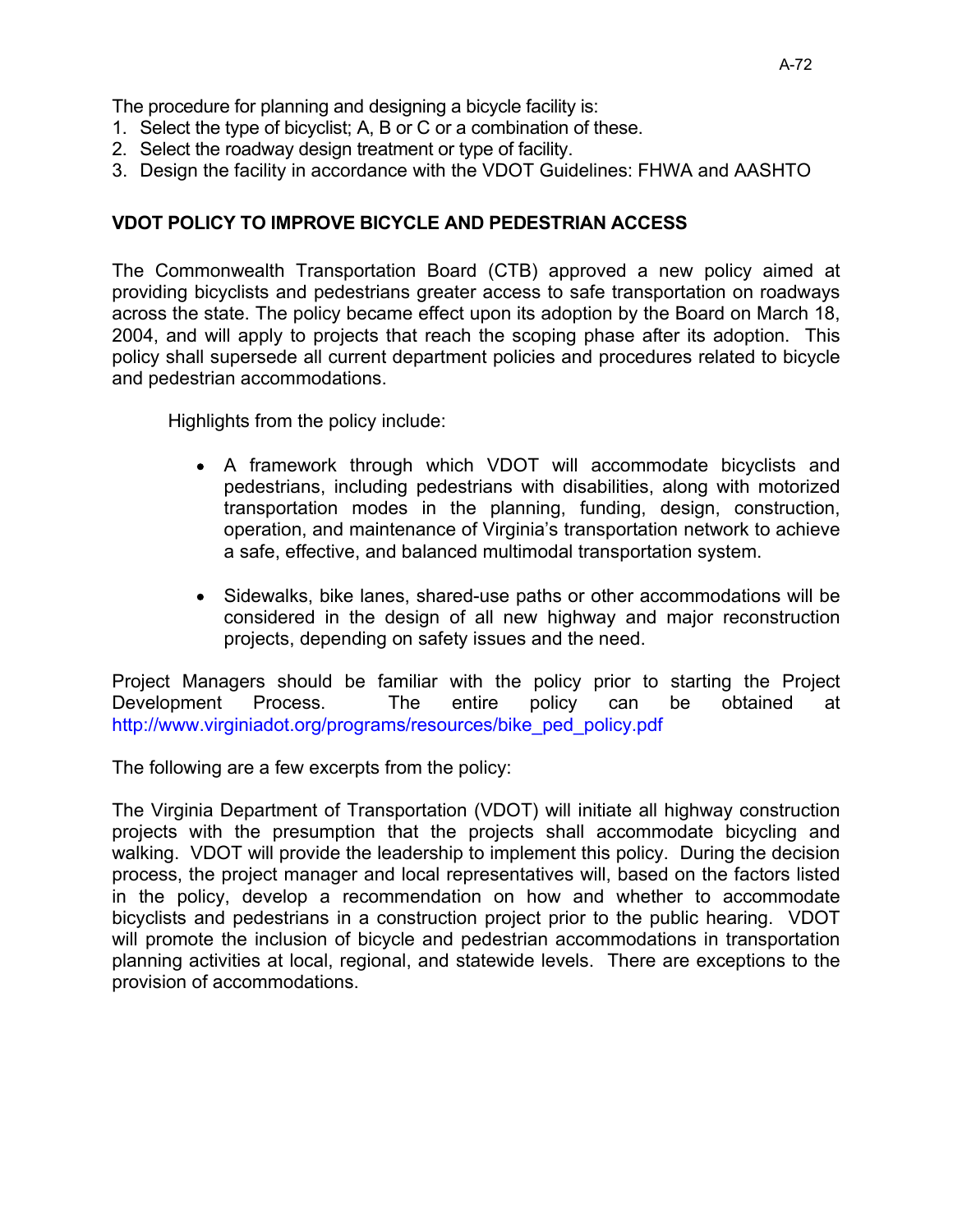Bicycle and pedestrian accommodations can be developed through projects that are independent of highway construction either within the highway right-of-way or on an independent right-of-way. Highway construction funds can be used to build bicycle and pedestrian accommodations either concurrently with highway construction projects or as independent transportation projects. Both types of bicycle and pedestrian accommodation projects will be funded in the same manner as other highway construction projects for each system (i.e., interstate, primary, secondary, or urban.

VDOT will work with localities to select and design accommodations, taking into consideration community needs, safety, and unique environmental and aesthetic characteristics as they relate to specific projects. The selection of the specific accommodations to be used for a project will be based on the application of appropriate planning design, and engineering principles. The accommodations will be designed and built, or installed, using guidance from VDOT and AASHTO publications, the MUTCD, and the Americans with Disabilities Act accessibility Guidelines (ADAAG). Methods for providing flexibility within safe design parameters, such as context sensitive solutions and design, will be considered.

During the preparations of an environmental impact statement (EIS), VDOT will consider the current and anticipated future use of the affected facilities by bicyclists and pedestrians, the potential impacts of the alternatives on bicycle and pedestrian travel, and proposed measures, if any, to avoid or reduce adverse impacts to the use of these facilities by bicyclists and pedestrians.

During project design VDOT will coordinate with the Virginia Department of Rail and Public Transportation (VDRPT) to address bicyclist and pedestrian access to existing and planned transit connections.

Requests for exceptions to design criteria must be submitted in accordance with VDOT's design exception review process. The approval of exceptions will be decided by the Federal Highway Administration or VDOT's Chief Engineer.

VDOT will ensure that accommodations for bicycling and walking are built in accordance with design plans and VDOT's construction standards and specifications.

### **BICYCLE ACCESS FACILITIES**

VDOT may participate in the development of bicycle access facilities to serve public recreational areas and historic sites based on the current Recreational Access Fund Policy.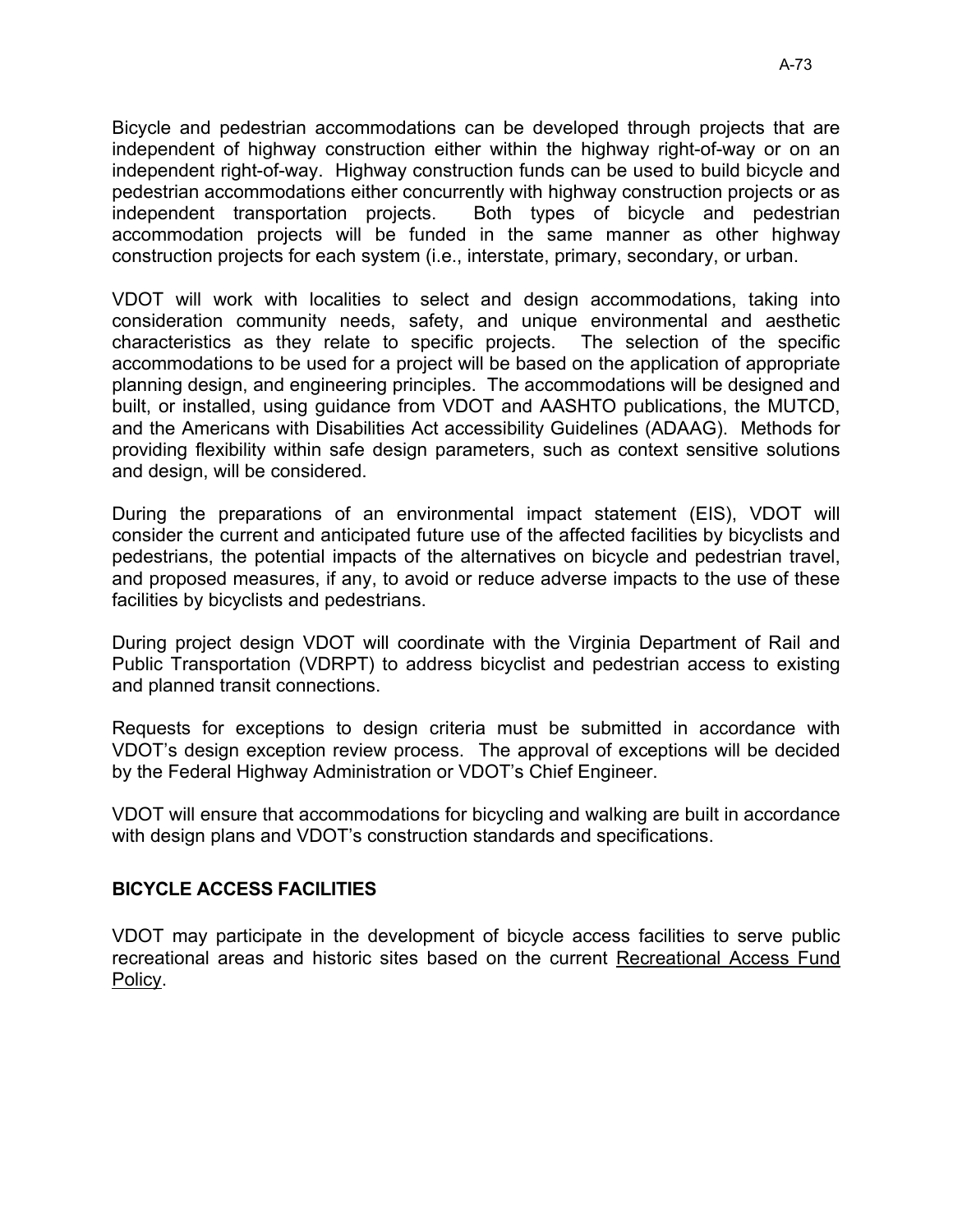In some instances, for route continuity, bicycle facilities may be routed over existing facilities which are not planned for expansion. In these cases, the facilities are an operational feature and usually result in the identification of a bike lane, restriction of parking, or some other physical modification to accommodate bicycle travel. It is necessary for the State\* Transportation and Mobility Planning Administrator to coordinate with the District Administrator, the Regional Traffic Engineer, and appropriate Divisions in the Central Office to assure agreement on the method of treatment for a bikeway over an existing route. All the conditions of VDOT Bicycle Facility Participation Guidelines and VDOT Funding Guidelines need to be met except the bicycle facility is not required to be constructed concurrently with a highway construction project. VDOT's financial participation and funding will be the same as specified in VDOT Funding Guidelines.

## **MAJOR DEVELOPMENTS AND SITE PLANS**

When bicycle facilities are considered as part of the total development of a property where the road system will be maintained in the future by VDOT and the local government requires bikeways in new developments, the following conditions must be satisfied:

- The bicycle element of the entire plan for the development must be reviewed and approved by the local government prior to final approval by the State Transportation and Mobility Planning Administrator. Appropriate review must be made, and communication regarding the resolution of bicycle facility systems must be carried on between the Residency Administrator, Regional Traffic Engineer, and the State Transportation and Mobility Planning Administrator.
- Along any roadways identified in the site plan, which will be maintained in the future by VDOT, a bike path may be incorporated into the development parallel to but off of the right of way dedicated for street purposes. The maintenance and the responsibility for operating the bike path would fall on the owner, which would be the locality, the developer, or other entity with the responsibility of maintenance of the common land of the development and not the responsibility of VDOT. The bike path right of way will be exclusive of the road right of way; thus, future changes and/or modifications in the bike path would not be the responsibility of VDOT.
- Bikeways within the VDOT right of way shall be designed to meet AASHTO and VDOT guidelines.

For major developments and site plans where the road system will not be maintained in the future by VDOT, all bicycle facility connections to VDOT maintained facilities shall be subject to review and approval by the District Administrator.

<sup>\*</sup> Rev. 7/07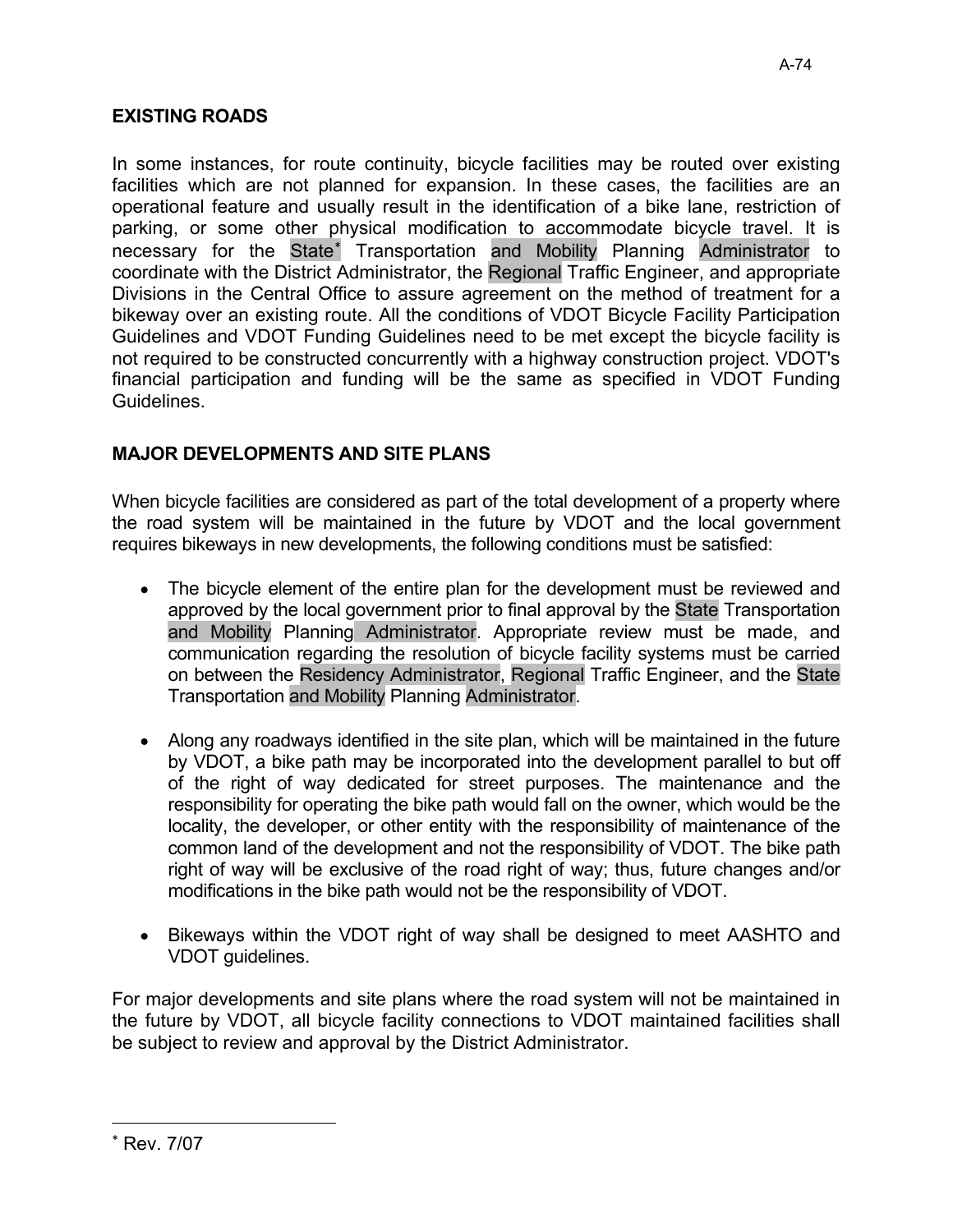## SELECTING ROADWAY DESIGN TREATMENTS TO ACCOMMODATE BICYCLES

Choosing the appropriate facility type is important. No one type of bicycle facility or highway design suits every bicyclist. Within any given transportation corridor, bicyclists may be provided with more than one option to meet the travel and access needs of all potential users.

The choice of highway design will affect the level of use, the types of user that can be expected to use any given road, and the level of access and mobility that is afforded bicyclists. For example, a four-lane divided highway with 12-foot travel lanes, no shoulder and a 55 mph speed limit will attract only the most confident of riders. The same road with a 5-foot shoulder or bike lane might provide sufficient "comfortable operating space" for many more adult riders, but would still not be comfortable for children or less confident adults. This latter group might only be accommodated through an alternative route using neighborhood streets linked by short sections of shared use path. If such an alternative route is provided and the four-lane road has a continuous paved shoulder, most experienced and many casual adult riders will continue to use the shoulder for the sake of speed and convenience.

Facilities for bicyclists should also be planned to provide continuity and consistency for all users. Children using a path to get to school should not have to cross a major arterial without some intersection controls, and shoulders and bike lanes should not end abruptly and unannounced at a difficult intersection or busy stretch of highway.

The selection of a bicycle facility type is dependent on many factors, including the ability of the users, specific corridor conditions and facility cost. AASHTO designates bicycle facility types as Shared Roadway (No Bikeway Designation), Signed Shared Roadway, Bike Lane or Bicycle Lane and Shared Use Path. The following are explanations of when each of these facilities may be appropriate. Design parameters for these four types are discussed later in this publication.

- Shared Roadway (No Bikeway Designation) Most bicycle travel in the United States now occurs on streets and highways without bikeway designations. In some instances, a community's existing street system may be fully adequate for efficient bicycle travel and signing and striping for bicycle use may be unnecessary. In other cases, some streets and highways may be unsuitable for bicycle travel at present, and it would be inappropriate to encourage bicycle travel by designating the routes as bikeways. Finally, some routes may not be considered high bicycle demand corridors, and it would be inappropriate to designate them as bikeways regardless of roadway conditions (e.g., minor residential streets).
- Some rural highways are used by touring bicyclists for inner city and recreational travel. In most cases, such routes should only be designated as bikeways where there is a need for enhanced continuity with other bicycle routes. However, the development and maintenance of 4-foot paved shoulders with a 4-inch edge stripe can significantly improve the safety and convenience of bicyclists and motorists along such routes.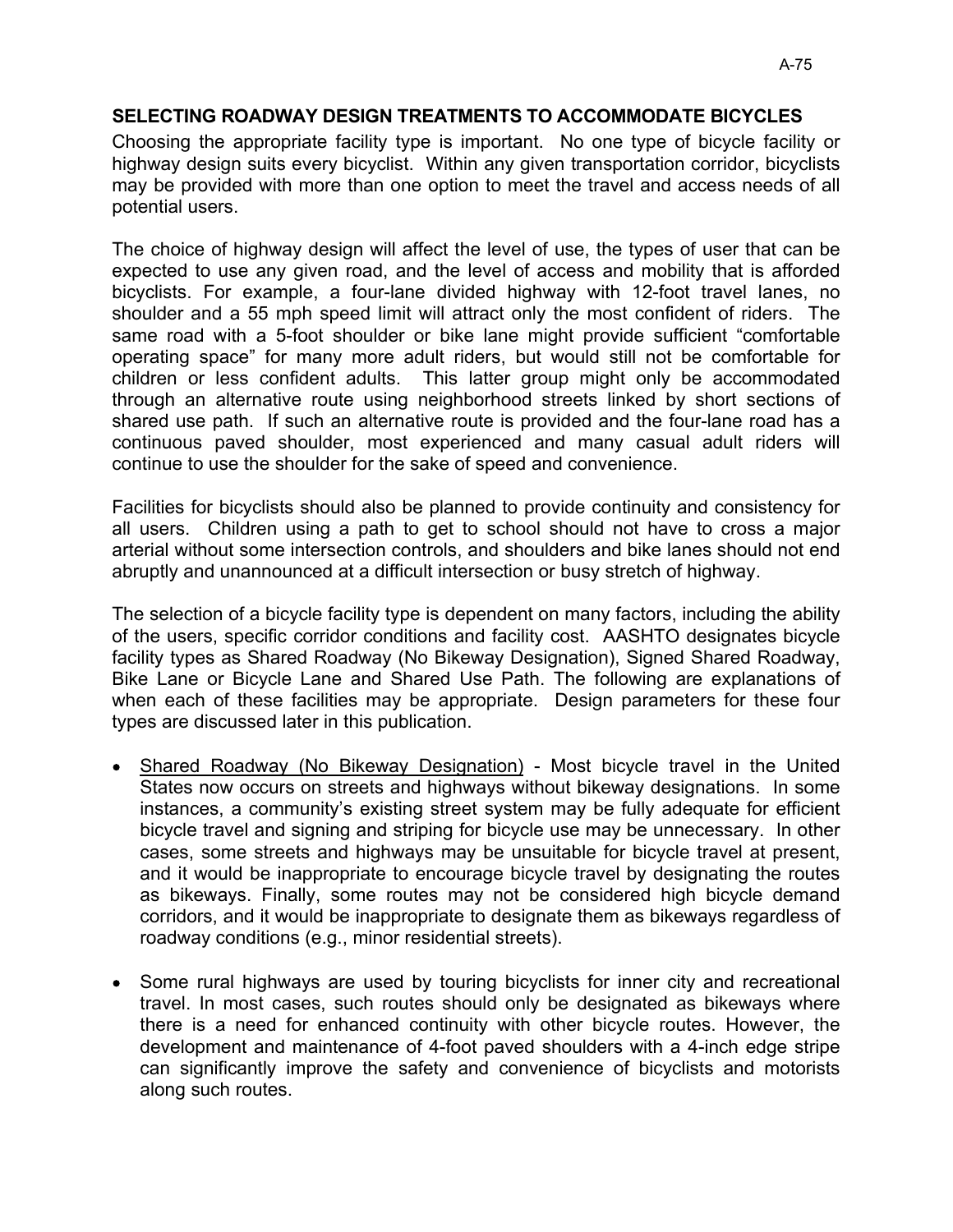- Signed Shared Roadway Signed-shared roadways are designated by bike route signs, and serve either to provide continuity to other bicycle facilities (usually Bike Lanes) or designate preferred routes through high-demand corridors.
- Bike Lane or Bicycle lane Bike lanes are established with appropriate pavement markings and signing along streets in corridors where there is significant bicycle demand and where there are distinct needs that can be served by them. The purpose should be to improve conditions for bicyclists on the streets. Bike lanes are intended to delineate the right of way assigned to bicyclists and motorists and to provide for more predictable movements by each. Bike lanes also help to increase the total capacities of highways carrying mixed bicycle and motor vehicle traffic.
- Shared Use Path Generally, shared use paths should be used to serve corridors not served by streets and highways or where wide utility or former railroad right-ofway exists, permitting such facilities to be constructed away from the influence of parallel streets. Shared use paths should offer opportunities not provided by the road system. They can provide a recreational opportunity or, in some instances, can serve as direct commute routes if cross flow by motor vehicles and pedestrians is minimized.

The tables in this section contain roadway design treatments and widths to accommodate bicycles found in the Federal Highway Administration Report "Selecting Roadway Design Treatments to Accommodate Bicycles", Publication Number FHWA-RD-92-073 January 1994. The controlling feature in the design of every bicycle facility is its location, whether it is on the roadway or on an independent alignment. The FHWA Report describes five basic types of facilities to accommodate bicyclists. The Shared Lane or Wide Outside Lane types may be appropriate designs for AASHTO's Shared Roadway (No Bikeway Designation) or Signed Shared Roadway types. The shoulder types may be appropriate designs for AASHTO's Shared Roadway (No Bikeway Designation). The Separate Bike Path correlates to AASHTO's Shared Use Path. The following are FHWA definitions of their five types of bicycle facilities:

- Shared Lane Shared motor vehicle/bicycle use of a "standard" width travel lane.
- Wide Outside Lane (or wide curb lane) An outside travel lane with a width of at least 14 feet.
- Bike Lane A portion of the roadway designated by striping, signing, and/or pavement markings for preferential or exclusive use of bicycles. On urban projects the bike lane width is the distance from the face of the curb to the bike lane stripe. For VDOT projects, the bike lane stripe will lie 4 feet minimum from the edge of a gutter pan and 5 feet minimum from the face of curb without gutter pan<sup>\*</sup>.
- Shoulder A paved portion of the roadway to the right of the edge stripe on which bicyclists may ride. These areas are not marked or signed as 'bike lanes'.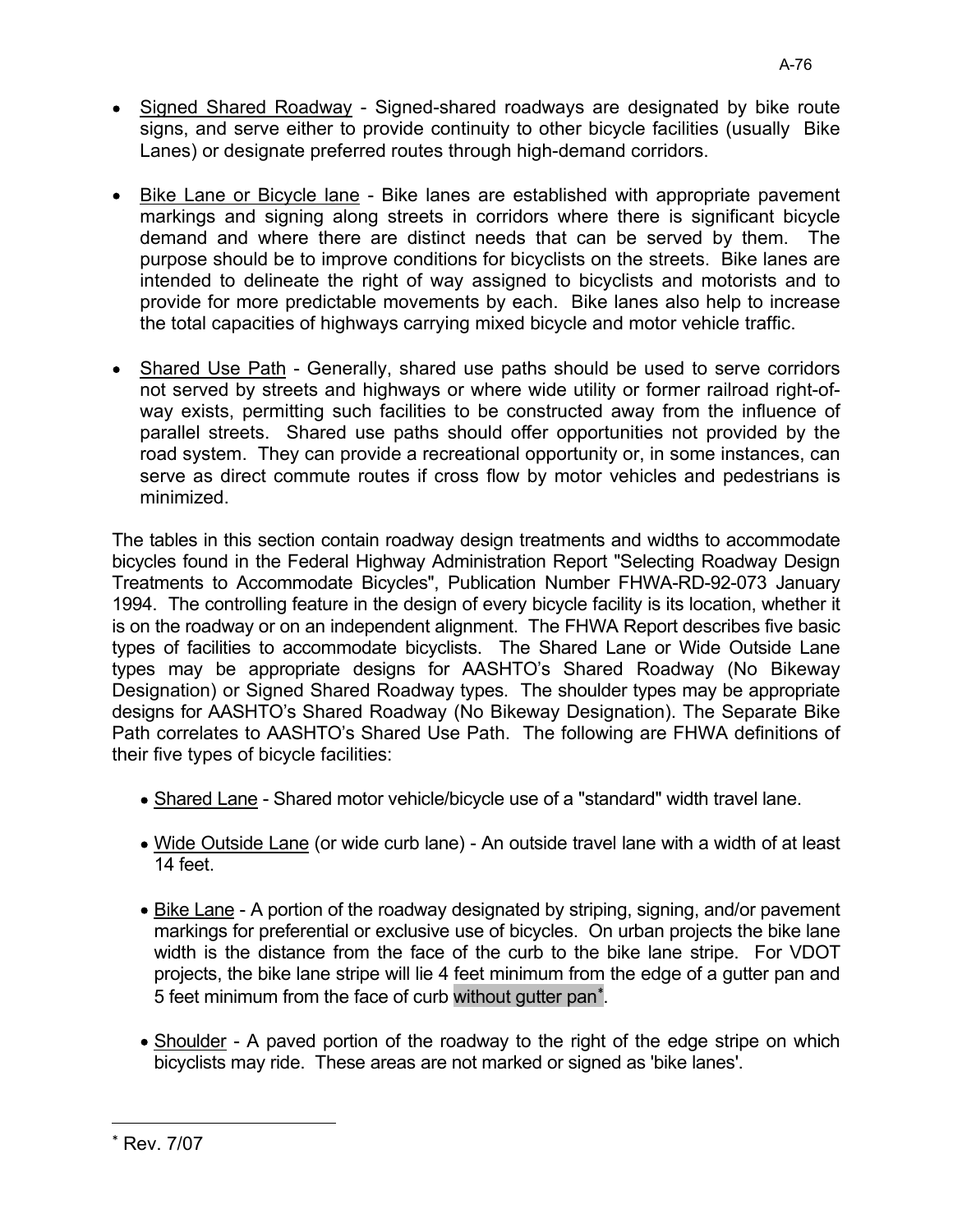• Separate Bike Path - A facility physically separated from the roadway and intended for bicycle use.

The FHWA publication categorizes bicyclists into three groups. Group A are advanced bicyclists with experience who can operate under most traffic conditions. Group B are basic bicyclists who are casual or new adult and teenage riders with less confidence of their ability to operate in traffic without special provisions for bicycles. Group C, children, are pre-teen riders whose roadway use is initially monitored by parents.

Tables A-5-1 through A-5-6 indicates the appropriate design treatments given various sets of traffic operations and design factors. The design treatments are considered "desirable widths" by the FHWA. There are three basic types of roadway sections for bicycles; urban without parking, urban with parking, and rural. Controlled-access freeways are considered a special case and are not addressed by the tables.

Roadway improvements such as bicycle facilities depend on the roadway's design. Bicycle paths located on independent alignment depend on many factors, including the performance capabilities of the bicyclist and the bicycle. The following tables do not include any specific recommendations for separate bike paths and their design standards are addressed under VDOT/AASHTO Design Guidelines for Shared Use Paths.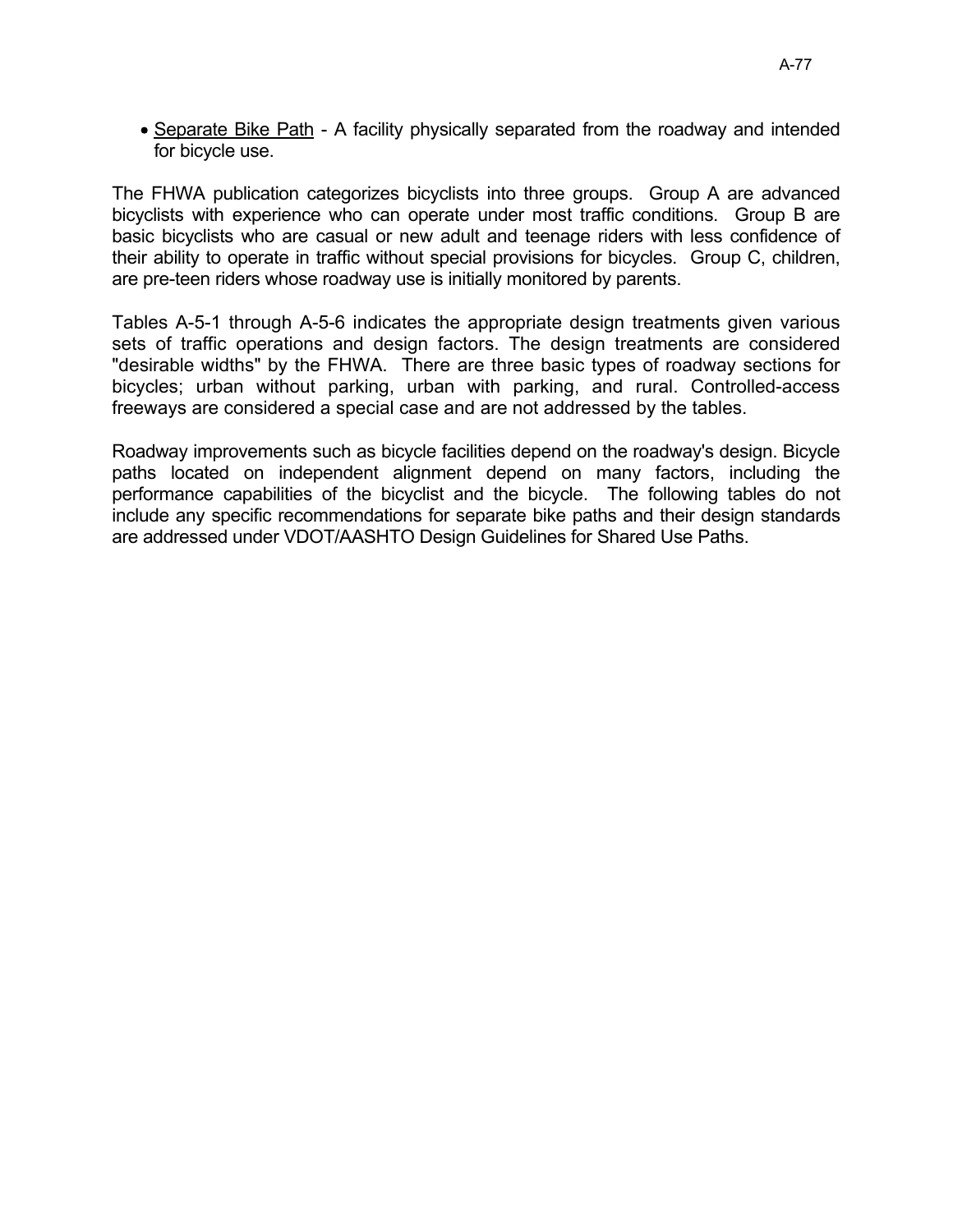| average   |           |                 |                |                  |           |              | average annual daily traffic (AADT) volume |           |           |             |                |           |
|-----------|-----------|-----------------|----------------|------------------|-----------|--------------|--------------------------------------------|-----------|-----------|-------------|----------------|-----------|
| motor     |           | less than 2,000 |                |                  |           | 2,000-10,000 |                                            |           |           | over 10,000 |                |           |
| vehicle   |           | adequate        | inadequate     |                  |           | adequate     | inadequate                                 |           |           | adequate    | inadequate     |           |
| operating |           | sight           | sight          |                  |           | sight        | sight                                      |           |           | sight       | sight          |           |
| speed     |           | distance        | distance       |                  |           | distance     | distance                                   |           |           | distance    | distance       |           |
|           |           |                 | truck, bus, rv |                  |           |              | truck, bus, rv                             |           |           |             | truck, bus, rv |           |
| less than | sl        | sl              | <b>WC</b>      | <b>WC</b>        |           | <b>WC</b>    | <b>WC</b>                                  | <b>WC</b> | <b>WC</b> | <b>WC</b>   | <b>WC</b>      | <b>WC</b> |
| 30 mph    | 12        | 12              | 14             | 14               |           | 14           | 14                                         | 14        | 14        | 14          | 14             | 14        |
| $30 - 40$ | <b>WC</b> | <b>WC</b>       | <b>WC</b>      | <b>WC</b>        | <b>WC</b> | <b>WC</b>    | <b>WC</b>                                  | <b>WC</b> | <b>WC</b> | <b>WC</b>   | <b>WC</b>      | <b>WC</b> |
| mph       | 14        | 14              | 15             | 15 <sub>15</sub> | 14        | 15           | 15                                         | 15        | 14        | 15          | 15             | 15        |
| 41-50     | <b>WC</b> | <b>WC</b>       | <b>WC</b>      | <b>WC</b>        | <b>WC</b> | <b>WC</b>    | sh                                         | sh        | <b>WC</b> | <b>WC</b>   | sh             | sh        |
| mph       | 15        | 15              | 15             | 15               | 15        | 15           | 6                                          | 6         | 15        | 15          | 6              | 6         |
| over 50   | sh        | sh              | sh<br>sh       |                  | sh        | sh           | sh                                         | sh        | sh        | sh          | sh             | sh        |
| mph       | 6         | 6               | 6              | 6                | 6         | 6            | 6                                          | 6         | 6         | 6           | 6              | 6         |

### GROUP A BICYCLISTS, URBAN SECTION, NO PARKING

(widths are in feet)

For Table A-5-1: wc and sl widths represent "usable widths" of outer lanes, measured from lane stripe to edge of gutter pan, rather than to the face of curb. If no gutter pan is provided, add 1 ft. Minimum for shy distance from the face of curb.

Key: wc = wide curb lane;  $sh$  = shoulder;  $sl$  = shared lane;  $bl$  = bike lane;  $na$  = not applicable; truck, buses, and/or recreation vehicles (approximately 30 per hour or more)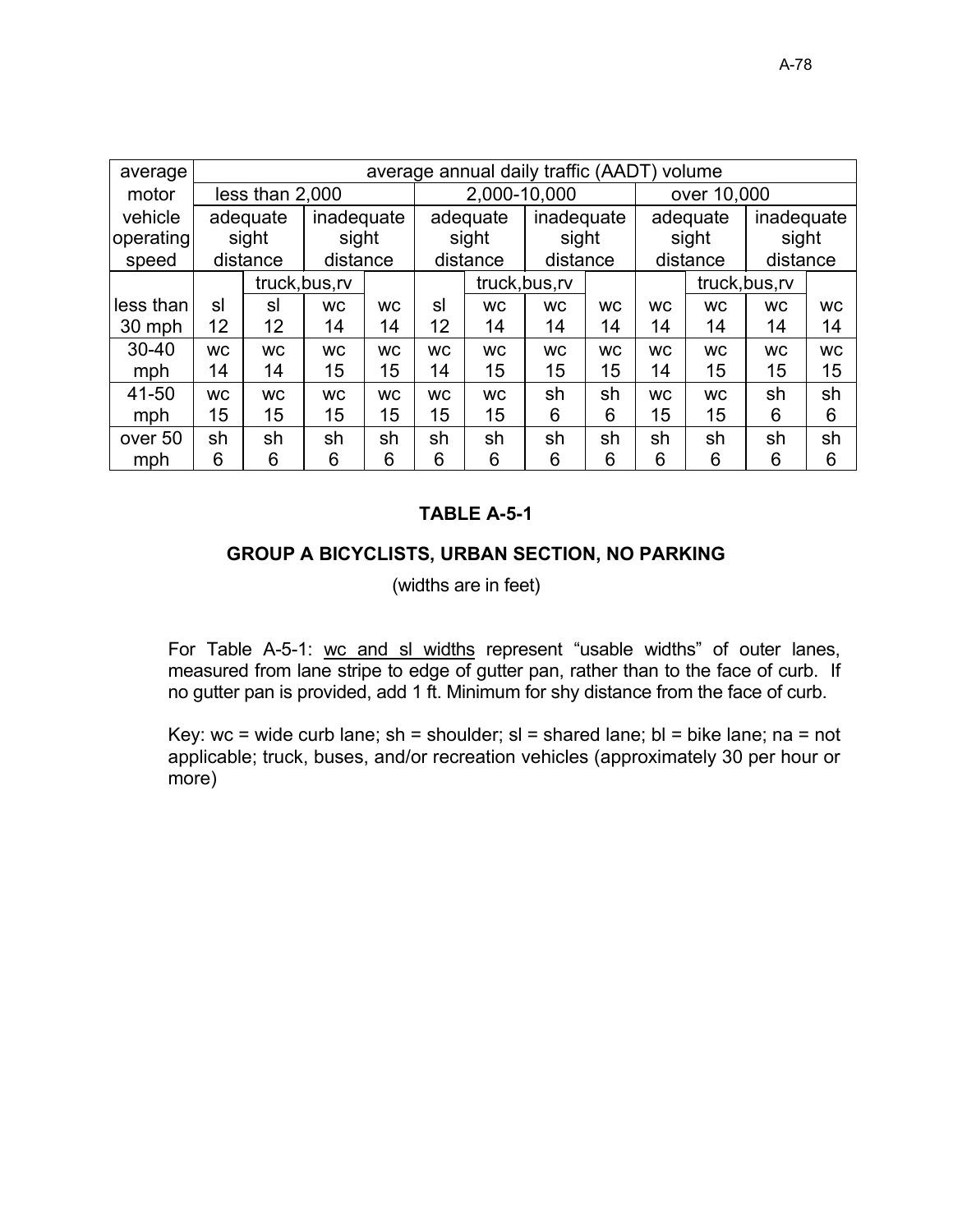| average   |           |                 |                 |           |           |              | average annual daily traffic (AADT) |           |                 | volume      |                |           |
|-----------|-----------|-----------------|-----------------|-----------|-----------|--------------|-------------------------------------|-----------|-----------------|-------------|----------------|-----------|
| motor     |           | less than 2,000 |                 |           |           | 2,000-10,000 |                                     |           |                 | over 10,000 |                |           |
| vehicle   |           | adequate        | inadequate      |           |           | adequate     | inadequate                          |           |                 | adequate    | inadequate     |           |
| operating |           | sight           | sight           |           |           | sight        | sight                               |           |                 | sight       | sight          |           |
| speed     |           | distance        | distance        |           |           | distance     | distance                            |           |                 | distance    | distance       |           |
|           |           |                 | truck, bus, rv  |           |           |              | truck, bus, rv                      |           |                 |             | truck, bus, rv |           |
| less than | <b>WC</b> | <b>WC</b>       | <b>WC</b>       | <b>WC</b> | <b>WC</b> | <b>WC</b>    | <b>WC</b>                           | <b>WC</b> | <b>WC</b>       | <b>WC</b>   | <b>WC</b>      | <b>WC</b> |
| 30 mph    | 14        | 14              | 14              | 14        |           | 14           | 14                                  | 14        | 14              | 15          | 15             | 14        |
| 30-40     | <b>WC</b> | <b>WC</b>       | <b>WC</b>       | <b>WC</b> | <b>WC</b> | <b>WC</b>    | <b>WC</b>                           | <b>WC</b> | <b>WC</b>       | <b>WC</b>   | <b>WC</b>      | <b>WC</b> |
| mph       | 14        | 14              | 15              | 15        | 14        | 15           | 15                                  | 15        | 14              | 15          | 15             | 15        |
| 41-50     | <b>WC</b> | <b>WC</b>       | <b>WC</b>       | <b>WC</b> | <b>WC</b> | <b>WC</b>    | <b>WC</b>                           | <b>WC</b> | <b>WC</b>       | <b>WC</b>   | <b>WC</b>      | <b>WC</b> |
| mph       | 15        | 15              | 15 <sub>1</sub> | 15        | 15        | 16           | 16                                  | 16        | 15 <sub>1</sub> | 15          | 16             | 16        |
| over 50   |           |                 |                 |           |           |              |                                     |           |                 |             |                |           |
| mph       | na        | na              | na              | na        | na        | na           | na                                  | na        | na              | na          | na             | na        |

## GROUP A BICYCLISTS, URBAN SECTION, WITH PARKING

(widths are in feet)

For Table A-5-2: wc widths represent "usable widths" of outer travel lanes, measured from the left edge of the parking space (8 to 10 ft. minimum from the curb face) to the left stripe of the travel lane.

Source: FHWA's "Selecting Roadway Design Treatments to Accommodate Bicycles" dated 1994.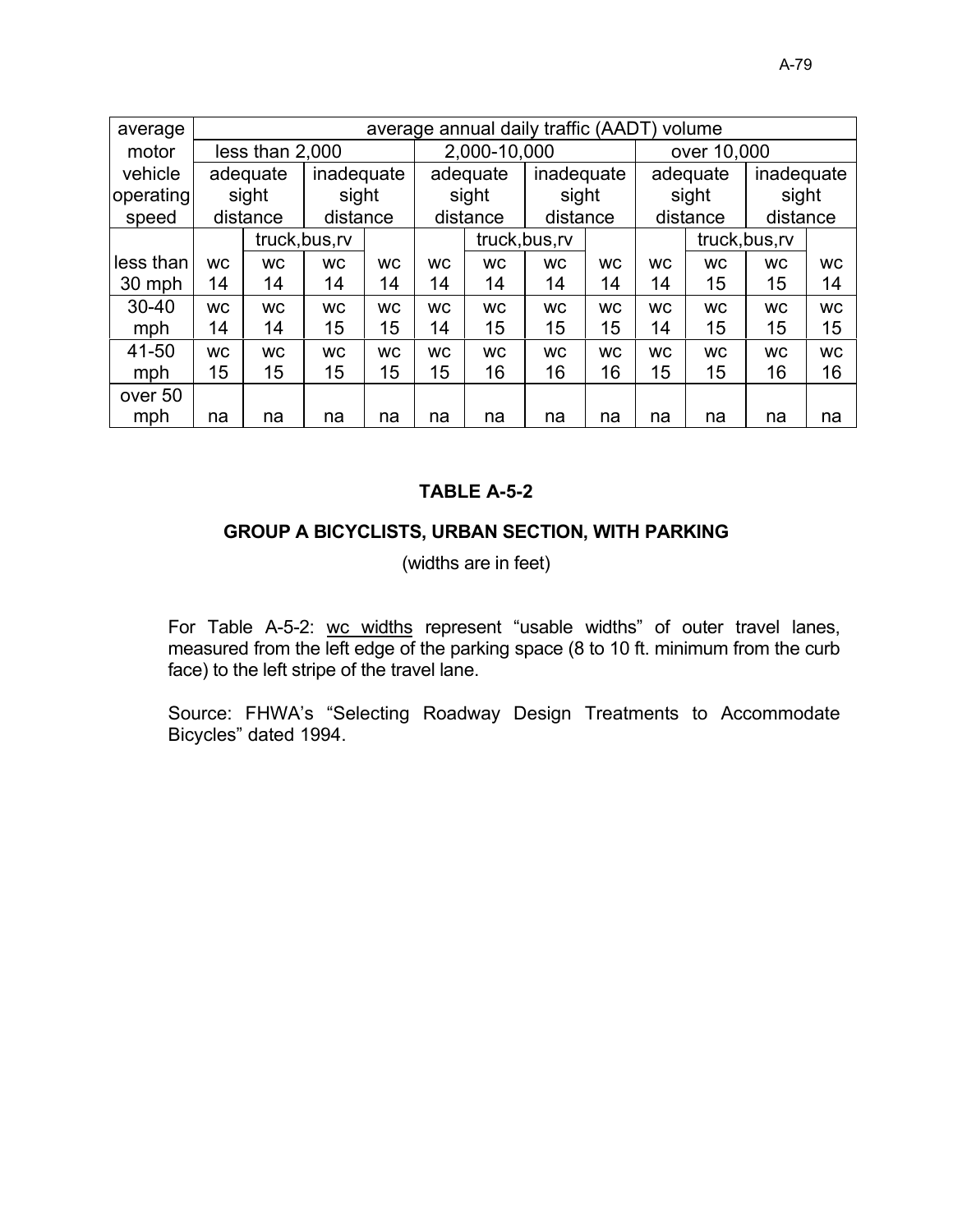| average   |           |                 |                |           |           |              | average annual daily traffic (AADT) volume |           |           |             |                |    |
|-----------|-----------|-----------------|----------------|-----------|-----------|--------------|--------------------------------------------|-----------|-----------|-------------|----------------|----|
| motor     |           | less than 2,000 |                |           |           | 2,000-10,000 |                                            |           |           | over 10,000 |                |    |
| vehicle   |           | adequate        | inadequate     |           |           | adequate     | inadequate                                 |           |           | adequate    | inadequate     |    |
| operating |           | sight           | sight          |           |           | sight        | sight                                      |           |           | sight       | sight          |    |
| speed     |           | distance        | distance       |           |           | distance     | distance                                   |           |           | distance    | distance       |    |
|           |           |                 | truck, bus, rv |           |           |              | truck, bus, rv                             |           |           |             | truck, bus, rv |    |
| less than | sl        | sl              | <b>WC</b>      | <b>WC</b> | sl        | <b>WC</b>    | <b>WC</b>                                  | <b>WC</b> | <b>WC</b> | <b>WC</b>   | sh             | sh |
| 30 mph    | 12        | 12              | 14             | 14        |           | 14           | 14                                         | 14        | 14        | 14          | 4              | 4  |
| $30 - 40$ | <b>WC</b> | <b>WC</b>       | sh             | sh        | <b>WC</b> | <b>WC</b>    | sh                                         | sh        | sh        | sh          | sh             | sh |
| mph       | 14        | 14              | 4              | 4         | 14        | 15           | 4                                          | 4         | 4         | 4           | 4              | 4  |
| 41-50     | sh        | sh              | sh             | sh        | sh        | sh           | sh                                         | sh        | sh        | sh          | sh             | sh |
| mph       | 4         | 4               | 4              | 4         | 6         | 6            | 6                                          | 6         | 6         | 6           | 6              | 6  |
| over 50   | sh        | sh              | sh             | sh        | sh        | sh           | sh                                         | sh        | sh        | sh          | sh             | sh |
| mph       | 4         | 6               | 6              | 4         | 6         | 6            | 6                                          | 6         | 6         | 6           | 6              | 6  |

#### GROUP A BICYCLISTS, RURAL SECTION

(widths are in feet)

For Table A-5-3: wc and sl widths represent "usable widths" of outer lanes, measured from lane stripe to edge of the pavement if a smooth, firm, level shoulder is adjacent. If rough or dropped pavement edges or a soft shoulder exists, add 1 ft. minimum for shy distance from the edge of the pavement.

Key: wc = wide curb lane;  $sh$  = shoulder;  $sl$  = shared lane;  $bl$  = bike lane; na = not applicable; truck, buses, and/or recreation vehicles (approximately 30 per hour or more)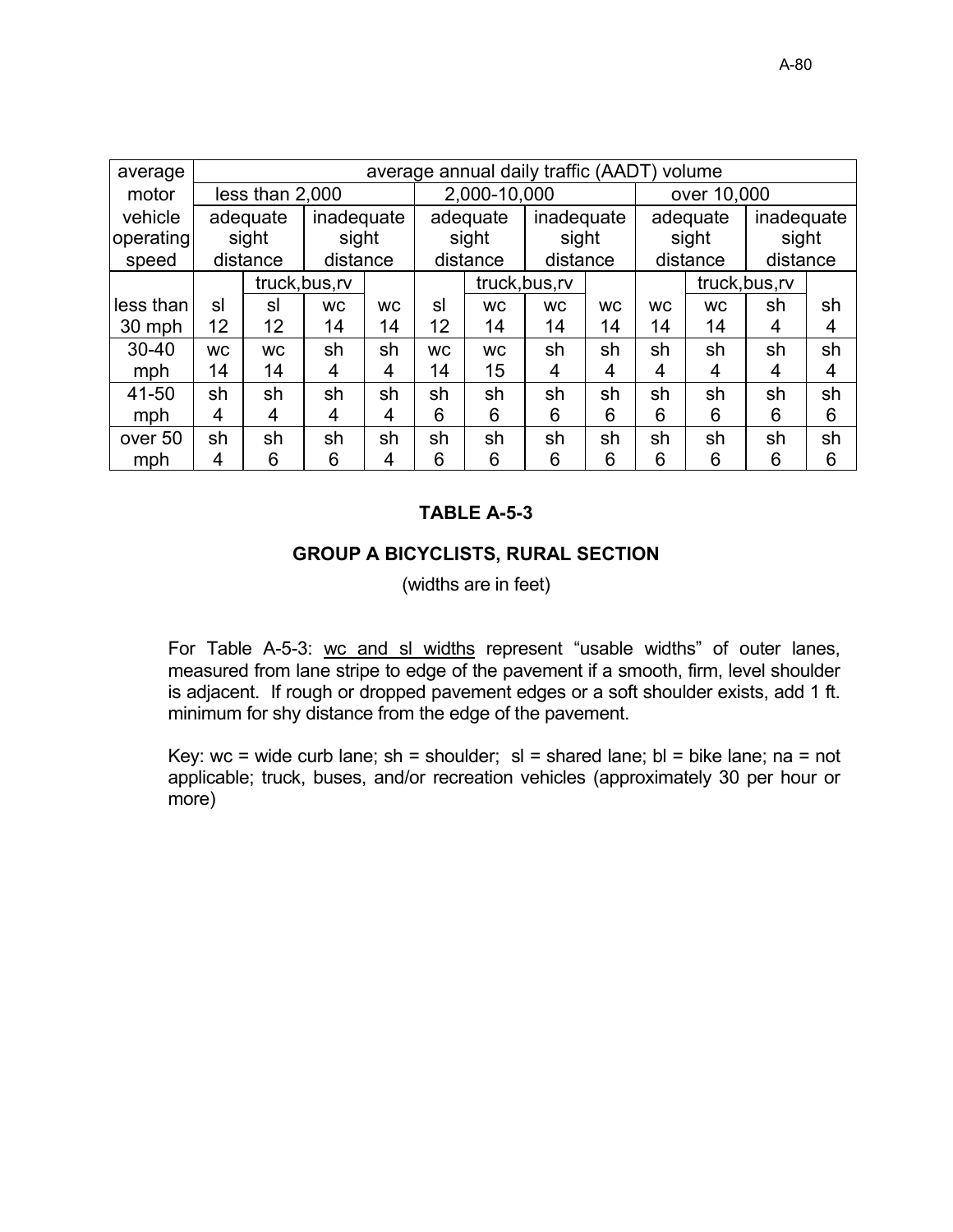| average   |           |           |                                          |    |    |           | average annual daily traffic (AADT) volume |           |    |          |                |    |
|-----------|-----------|-----------|------------------------------------------|----|----|-----------|--------------------------------------------|-----------|----|----------|----------------|----|
| motor     |           |           | less than 2,000                          |    |    |           | 2,000-10,000                               |           |    |          | over 10,000    |    |
| vehicle   |           | adequate  | inadequate                               |    |    | adequate  | inadequate                                 |           |    | adequate | inadequate     |    |
| operating |           | sight     | sight                                    |    |    | sight     | sight                                      |           |    | sight    | sight          |    |
| speed     |           | distance  | distance                                 |    |    | distance  | distance                                   |           |    | distance | distance       |    |
|           |           |           | truck, bus, rv<br><b>WC</b><br><b>WC</b> |    |    |           | truck, bus, rv                             |           |    |          | truck, bus, rv |    |
| less than | <b>WC</b> | <b>WC</b> |                                          |    |    | <b>WC</b> | <b>WC</b>                                  | <b>WC</b> | bl | bl       | bl             | bl |
| 30 mph    | 14        | 14        | 14                                       | 14 |    | 14        | 14                                         | 14        | 5  | 5        | 5              | 5  |
| $30 - 40$ | bl        | bl        | bl                                       | bl | bl | bl        | bl                                         | bl        | bl | bl       | bl             | bl |
| mph       | 5         | 5         | 5                                        | 5  | 5  | 6         | 6                                          | 5         | 5  | 6        | 6              | 5  |
| 41-50     | bl        | bl        | bl                                       | bl | bl | bl        | bl                                         | bl        | bl | bl       | bl             | bl |
| mph       | 5         | 5         | 5                                        | 5  | 6  | 6         | 6                                          | 6         | 6  | 6        | 6              | 6  |
| over 50   | bl        | bl        | bl                                       | bl | bl | bl        | b <sub>l</sub>                             | bl        | bl | bl       | bl             | bl |
| mph       | 6         | 6         | 6                                        | 6  | 6  | 6         | 6                                          | 6         | 6  | 6        | 6              | 6  |

#### GROUP B/C BICYCLISTS, URBAN SECTION, NO PARKING

(widths are in feet)

For Table A-5-4: wc widths represent "usable widths" of outer lanes, measured from lane stripe to edge of gutter pan, rather than to the face of curb. If no gutter pan is provided, add 1 ft. minimum for shy distance from the face of curb. bl widths represent the minimum width from the curb face. For VDOT projects, the bike lane stripe will lie 4 feet minimum from the edge of the gutter pan. The bike lane stripe will lie 5 feet minimum from the face of curb.

Source: FHWA's "Selecting Roadway Design Treatments to Accommodate Bicycles" dated 1994.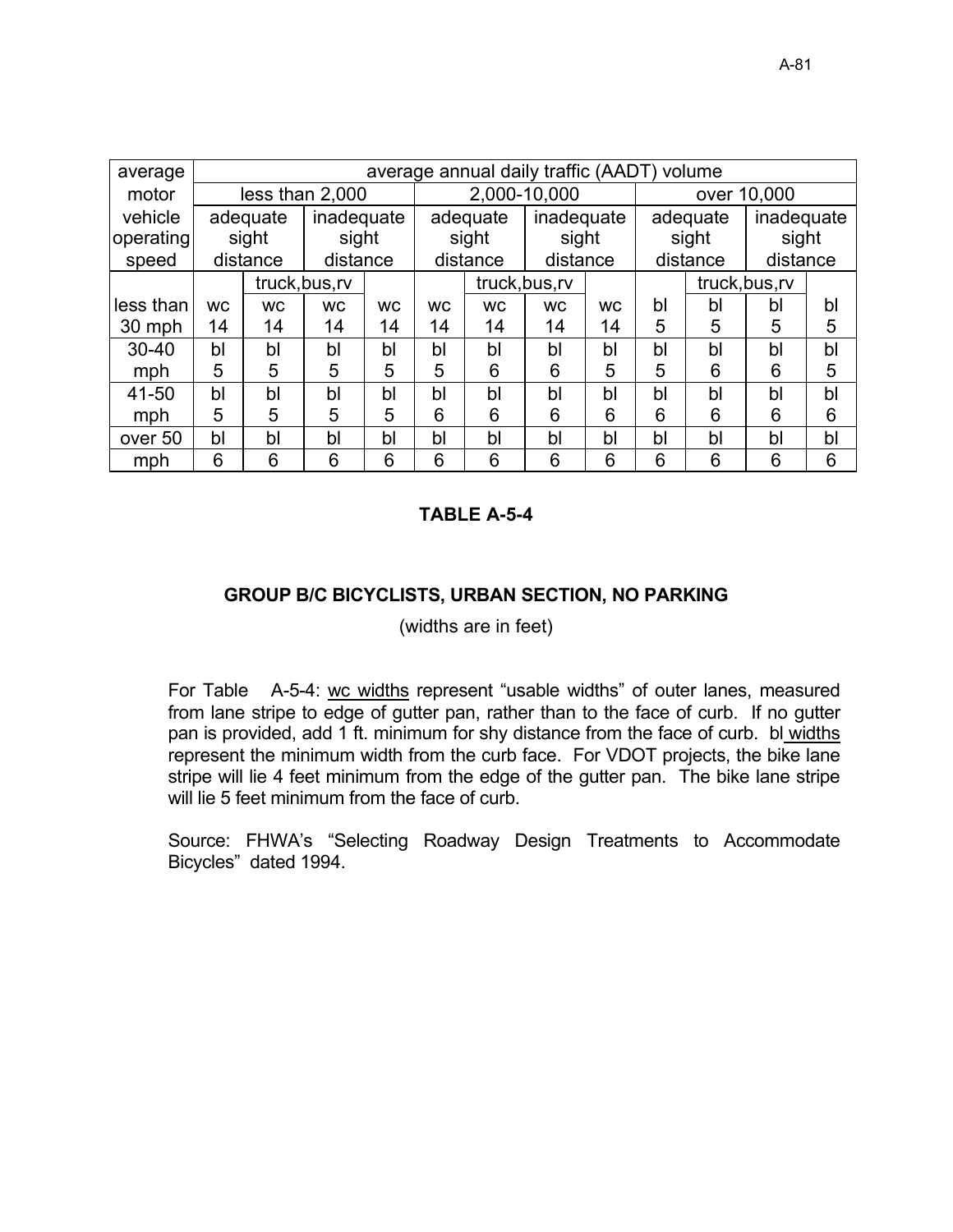| average   |                |           |                        |    |           |                | average annual daily traffic (AADT) volume |                |    |          |                |    |
|-----------|----------------|-----------|------------------------|----|-----------|----------------|--------------------------------------------|----------------|----|----------|----------------|----|
| motor     |                |           | less than 2,000        |    |           |                | 2,000-10,000                               |                |    |          | over 10,000    |    |
| vehicle   |                | adequate  | inadequate             |    |           | adequate       | inadequate                                 |                |    | adequate | inadequate     |    |
| operating |                | sight     | sight                  |    |           | sight          | sight                                      |                |    | sight    | sight          |    |
| speed     |                | distance  | distance               |    |           | distance       | distance                                   |                |    | distance | distance       |    |
|           |                |           | truck, bus, rv         |    |           |                | truck, bus, rv                             |                |    |          | truck, bus, rv |    |
| less than | <b>WC</b>      | <b>WC</b> | <b>WC</b><br><b>WC</b> |    | <b>WC</b> | <b>WC</b>      | <b>WC</b>                                  | <b>WC</b>      | bl | bl       | bl             | bl |
| 30 mph    | 14             | 14        | 14                     | 14 | 14        | 14             | 14                                         | 14             | 5  | 5        | 5              | 5  |
| $30 - 40$ | b <sub>l</sub> | bl        | b <sub>l</sub>         | bl | bl        | b <sub>l</sub> | bl                                         | b <sub>l</sub> | bl | bl       | bl             | b  |
| mph       | 5              | 5         | 5                      | 5  | 5         | 6              | 6                                          | 5              | 6  | 6        | 6              | 6  |
| 41-50     | bl             | bl        | bl                     | bl | bl        | bl             | bl                                         | bl             | bl | bl       | bl             | bl |
| mph       | 6              | 6         | 6                      | 6  | 6         | 6              | 6                                          | 6              | 6  | 6        | 6              | 6  |
| over 50   |                |           |                        |    |           |                |                                            |                |    |          |                |    |
| mph       | na             | na        | na                     | na | na        | na             | na                                         | na             | na | na       | na             | na |

### GROUP B/C BICYCLISTS, URBAN SECTION, WITH PARKING

(widths are in feet

For Table A-5-5: wc and sl widths represent "usable widths" of outer lanes, measured from the left edge of the parking space (8 to 10 ft. minimum from the curb face) to the left stripe of the travel lane.

Key: wc = wide curb lane; sh = shoulder; sl = shared lane; bl = bike lane; na = not applicable; truck, buses. And/or recreation vehicles (approximately 30 per hour or more)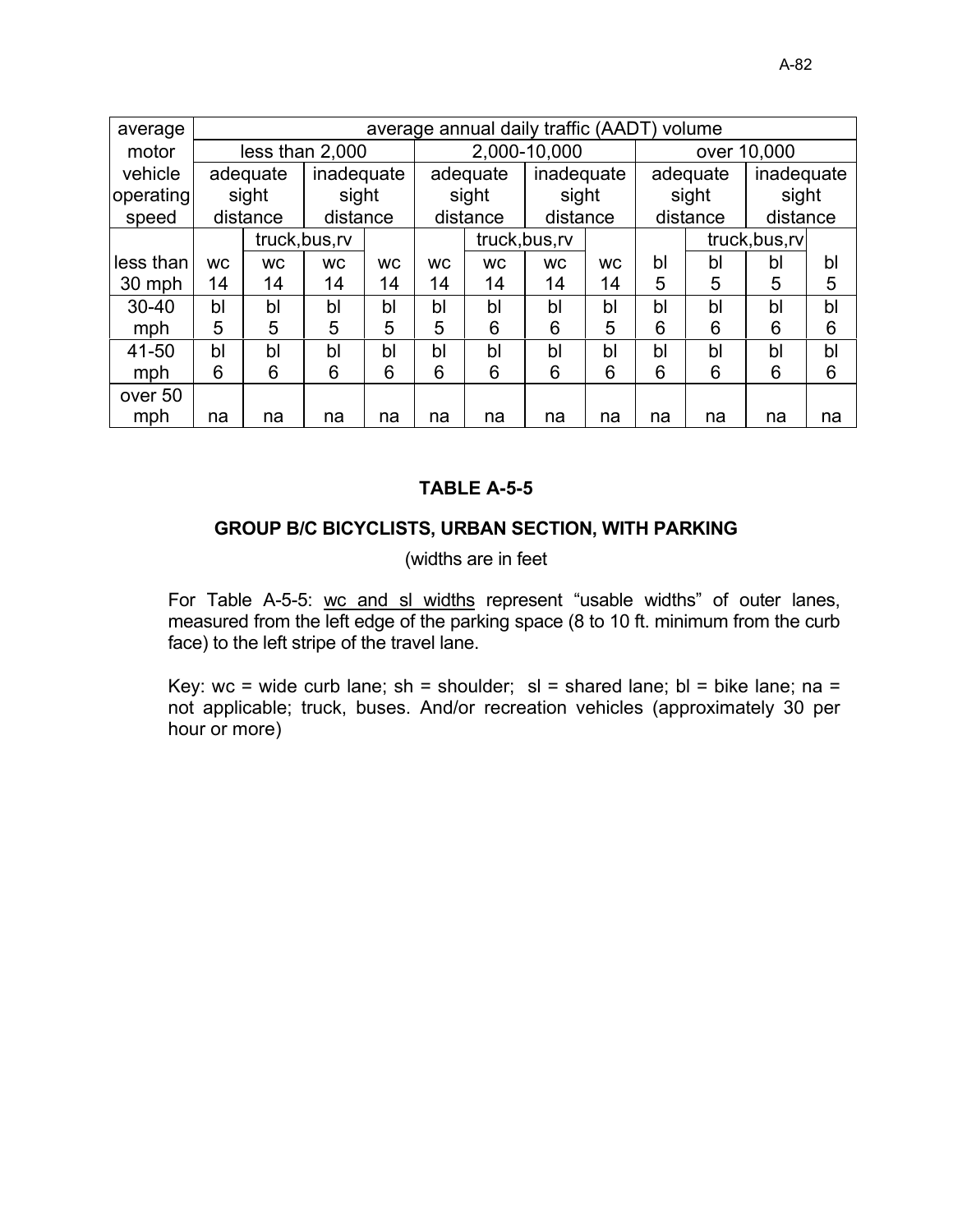| average   |    |                |                            |    |    |              | average annual daily traffic (AADT) volume |    |    |          |                |    |
|-----------|----|----------------|----------------------------|----|----|--------------|--------------------------------------------|----|----|----------|----------------|----|
| motor     |    |                | less than 2,000            |    |    | 2,000-10,000 |                                            |    |    |          | over 10,000    |    |
| vehicle   |    | adequate       | inadequate                 |    |    | adequate     | inadequate                                 |    |    | adequate | inadequate     |    |
| operating |    | sight          | sight                      |    |    | sight        | sight                                      |    |    | sight    | sight          |    |
| speed     |    | distance       | distance                   |    |    | distance     | distance                                   |    |    | distance | distance       |    |
|           |    |                |                            |    |    |              | truck, bus, rv                             |    |    |          | truck, bus, rv |    |
| less than | sh | sh             | truck, bus, rv<br>sh<br>sh |    | sh | sh           | sh                                         | sh | sh | sh       | sh             | sh |
| 30 mph    | 4  | 4              | 4                          | 4  | 4  | 4            | 4                                          | 4  | 4  | 4        | 4              | 4  |
| $30 - 40$ | sh | sh             | sh                         | sh | sh | sh           | sh                                         | sh | sh | sh       | sh             | sh |
| mph       | 4  | 4              | 4                          | 4  | 4  | 6            | 6                                          | 4  | 6  | 6        | 6              | 6  |
| 41-50     | sh | sh             | sh                         | sh | sh | sh           | sh                                         | sh | sh | sh       | sh             | sh |
| mph       | 6  | 6              | 6                          | 6  | 6  | 6            | 6                                          | 6  | 6  | 6        | 6              | 6  |
| over 50   | sh | sh<br>sh<br>sh |                            |    | sh | sh           | sh                                         | sh | sh | sh       | sh             | sh |
| mph       | 6  | 6              | 6                          | 6  | 8  | 8            | 8                                          | 8  | 8  | 8        | 8              | 8  |

## **GROUP B/C BICYCLISTS, RURAL SECTION**

(widths are in feet)

Source: FHWA's "Selecting Roadway Design Treatments to Accommodate Bicycles" dated 1994

### **VDOT/AASHTO DESIGN GUIDELINES**

The following design guidelines are to assist in the design of bicycle facilities and have been obtained from AASHTO's 1999 "Guide for the Development of Bicycle Facilities" and in combination with VDOT Policy. Only key information from AASHTO's Guide are contained in this VDOT publication. Individuals involved in the planning and design of bicycle facilities should be familiar with and refer to the latest AASHTO Guide for additional information. AASHTO criteria will be considered as "minimum criteria" by designers. These design guidelines consider four types of bicycle facilities: Shared Roadway (No Bikeway Designation), Signed Shared Roadway, Bike Lane or Bicycle Lane and Shared Use Path.

When bicycle facilities are proposed, the roadway conditions will be examined for potential problems specific to bicyclists. Safe drainage grates and railroad crossings, smooth pavements, and signals responsive to bicycles will be provided where warranted. Drainage grate inlets and utility covers in particular are potential problems to bicyclists and should be located in a manner which will minimize severe and/or frequent maneuvering by the bicyclist. When a new roadway is designed, all such grates and covers should be out of the bicyclists' expected path.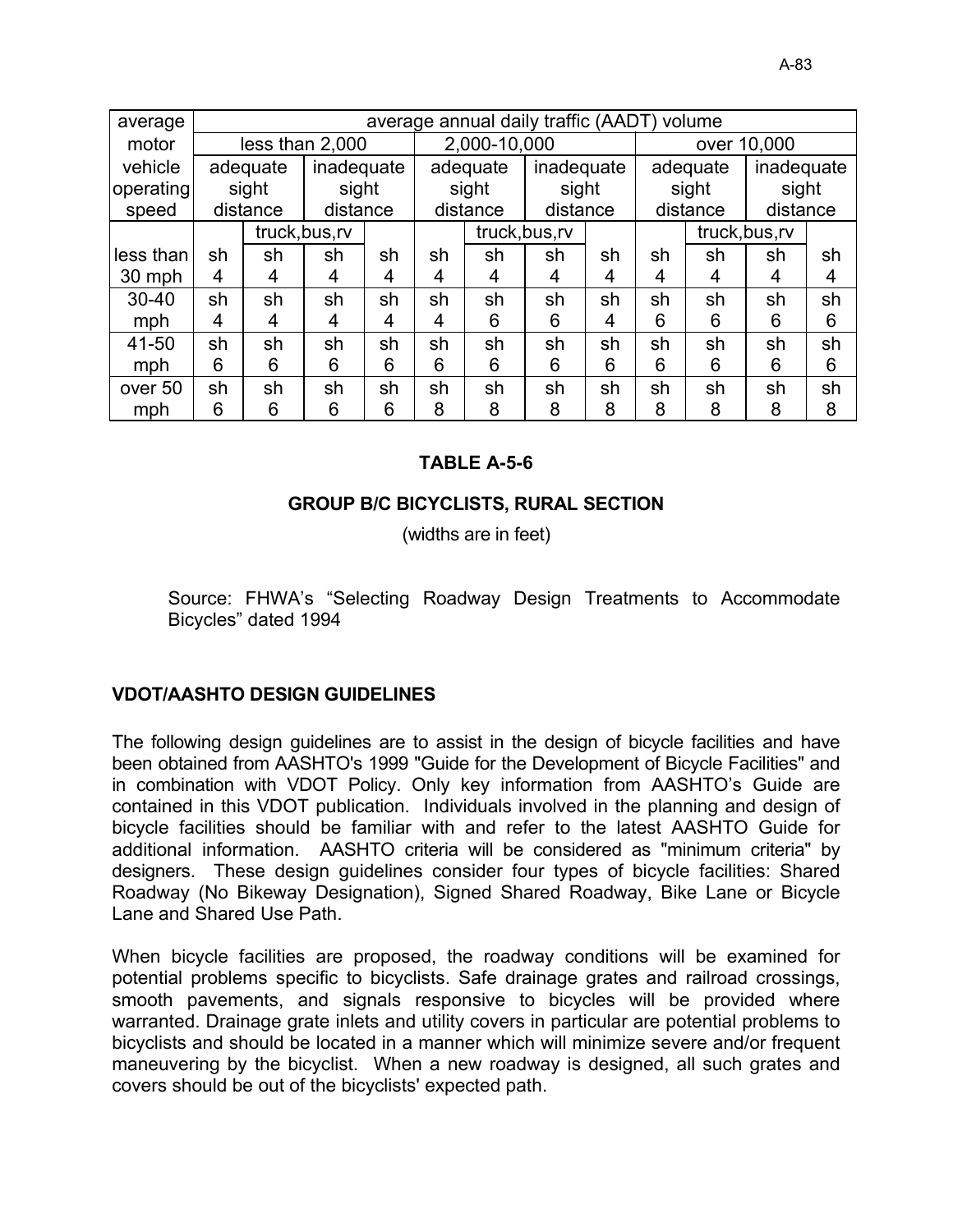#### **SHARED ROADWAYS**

The most critical variable affecting the ability of a roadway to accommodate bicycle traffic is width. Adequate width may be achieved by providing paved shoulders or wide outside lanes.

• Paved Shoulders

Paved shoulders should be at least 4 feet wide to accommodate bicycle travel. However, where 4 foot widths cannot be provided, any additional shoulder width is better than none at all. A shoulder width of 5 feet is recommended from the face of quardrail, curb or other roadside barriers. It is desirable to increase the width of shoulders where higher bicycle usage is expected. Additional shoulder width is also desirable if motor vehicle speeds exceed 50 mph, or the percentage of trucks, buses, and recreational vehicles is high, or if static obstructions exist at the right side of the roadway.

On rural and urban collector and local roads and streets, provide minimum 4 foot wide paved shoulders when:

- Design Year ADT > 2000 VPD, with > 5% total truck and bus usage  $a)$
- $\overline{or}$
- b) The route is an AASHTO Approved Interstate Bicycle Route or designated as a bicycle route on a Locality's Thoroughfare Plan and the graded shoulder width is 6 feet or greater.

For the above situations, the remainder of the shoulder will be topsoil and seeded.

AASHTO's recommendations for shoulder width (as described in A Policy on Geometric Design of Highways and Streets) are the best quide for bicycles as well, since wider shoulders are recommended on heavily traveled and high-speed roads and those carrying large numbers of trucks. In order to be usable by bicyclists, the shoulder must be paved.

Rumble strips or raised pavement markers, where installed to discourage or warn motorists they are driving on the shoulder, are not recommended where shoulders are used by bicyclists unless there is a minimum clear path of 1 foot from the rumble strip to the traveled way, 4 feet from the rumble strip to the outside edge of paved shoulder, or 5 feet to adjacent guardrail, curb or other obstacle. If existing conditions preclude achieving the minimum desirable clearance, the width of the rumble strip may be decreased or other appropriate alternative solutions should be considered. VDOT's policy is to not install pavement markers along the outside edge line of a travelway.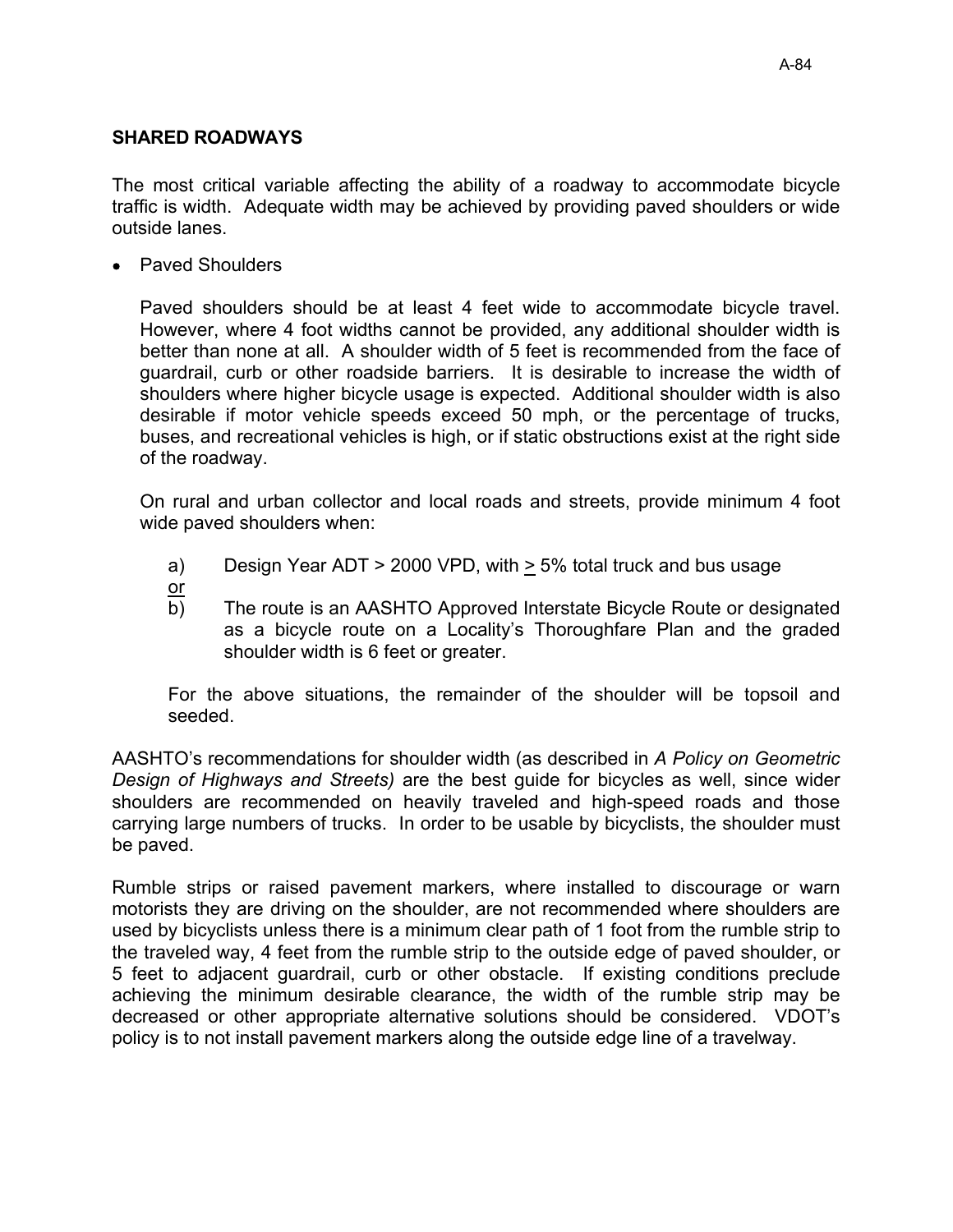Wide outside lanes for bicycle use are usually preferred where shoulders are not provided, such as in restrictive urban areas. On highway sections without designated bikeways, an outside or curb lane wider than 12 feet can better accommodate both bicycles and motor vehicles in the same lane and thus is beneficial to both bicyclists and motorists.

In general 14 feet of usable lane width is the recommended width for shared use in a wide outside lane. Usable width normally would be from edge stripe to lane stripe or from the longitudinal joint of the gutter pan to lane stripe (the gutter pan should not be included as usable width). On stretches of roadway with steep grades where bicyclists need more maneuvering space, the wide outside lane should be slightly wider where practicable (15 feet is preferred). The 15 foot width may also be necessary in areas where drainage grates, raised reflectors on the right-hand side of the road, or on-street parking effectively reduce the usable width. With these exceptions in mind, widths greater than 14 feet that extend continuously along a stretch of roadway may encourage the undesirable operation of two motor vehicles in one lane, especially in urban areas, and therefore are not recommended. In situations where more than 15 feet of pavement width exists, consideration should be given to striping bike lanes or shoulders.

On-Street Parking

When there is on-street parking on urban roadways, the bicycle riding location is in the area between parked cars and moving motor vehicles. 12 feet of combined bicycle travel and parking width should be the minimum considered for this type of shared use. Striping should be provided to delineate the parking stalls. (See Figure A-5-1 Section 1).



# (1) BIKE LANES WITH ON-STREET PARKING

 $\otimes$ The optional solid white stripe may be advisable where stalls are unnecessary (because parking is light) but there is concern that motorists may misconstrue the bike lane to be a traffic lane.

 ${}^{\otimes\otimes}$ 7' for Residential Street and 8' Commercial and mix use. $^*$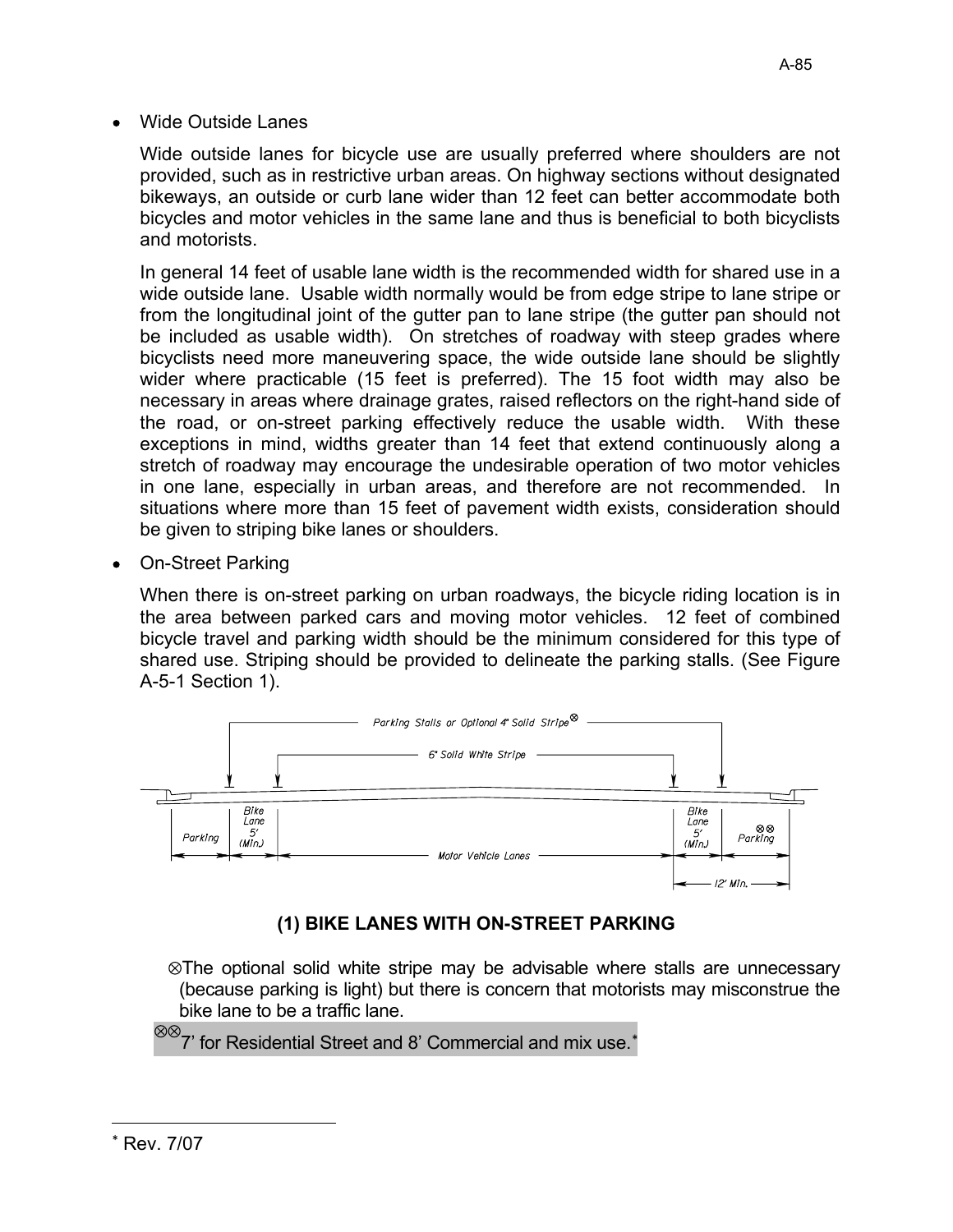

 $\frac{\otimes}{\hspace{1pt}}$  13 feet is recommended where there is substantial parking or turn over of parked cars is high (e.g. commercial areas).

 $\otimes\otimes$ 7 feet for Residential Streets and 8 feet for Commercial and mix use Streets.<sup>\*</sup>

# (2) PARKING PERMITTED WITHOUT PARKING STRIPE OR STALL

(Bike lane not designated or marked)

## **FIGURE A-5-1**

## **SIGNED SHARED ROADWAYS**

The distinction between shared roadways and signed shared roadways is that signed are those that have been identified by signing as preferred bike routes.

## **BIKE LANES**

Bike lanes are incorporated into a roadway design when it is desirable to delineate available road space for use by bicyclists and motorists. Delineating bike lanes is not recommended within a required paved shoulder area. Urban settings will typically use a bike lane to accommodate bicyclists (See Figure A-5-2, (1)). Rural areas will normally make use of a 4' minimum paved shoulder to accommodate bicyclists (See Figure A-5-Drainage grates, railroad crossings, traffic control devices, etc must be  $2, (2)$ ). evaluated and modified if necessary for bicycle use.

Bike lanes should be one-way facilities and carry bike traffic in the same direction as adiacent motor vehicle traffic. Two-way bike lanes on one side of the roadway are not recommended when they result in bicycle riding against the flow of motor vehicle traffic. In general, on one-way streets, a bike lane should be placed only on the right side of the street.

<sup>\*</sup> Rev. 7/07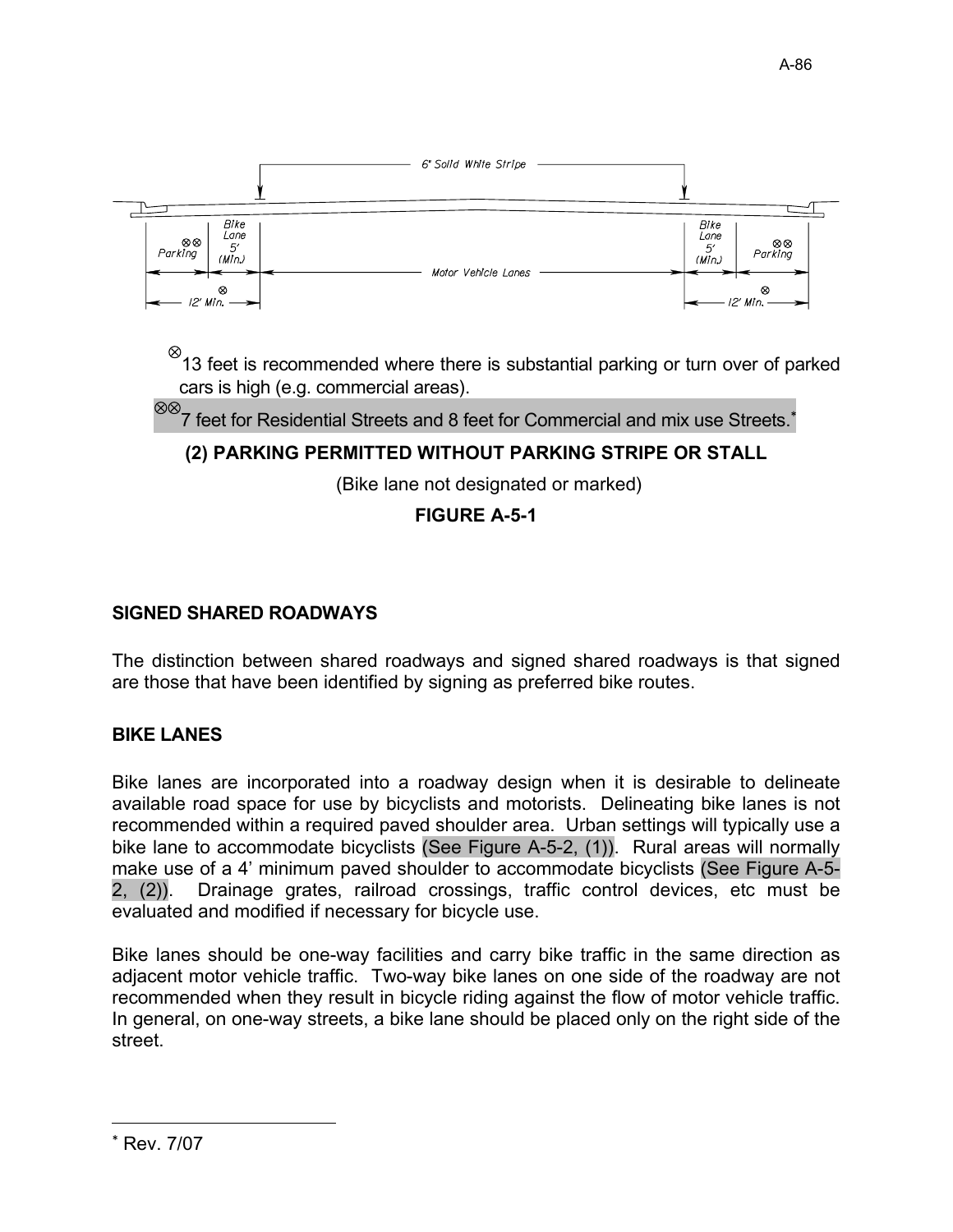

**FIGURE A-5-2** 

Bike Lane Widths

The recommended width of a bike lane is 5 feet from the face of a curb to the bike lane stripe on roadways without a gutter pan. The recommended width of a bike lane is 4 feet from the edge of pavement to the bike lane stripe on curb and gutter roadways. Greater bike lane widths are desirable where substantial truck traffic is present, or where motor vehicle speeds exceed 50 mph. Where vehicle traffic volume is high or substantial truck, bus or recreational vehicle traffic is present or speeds warrant, 6 feet minimum is appropriate to the bike lane stripe from the face of curb. Figure A-5-2, Section (1), depicts a bike lane along the outer portion of an urban curbed street where parking is prohibited.

Bicyclists tend to ride a distance of 32 to 40 inches from a curb face and it is important that the surface in this area be smooth and free of structures. Drain inlets and utility covers that extend into this area may cause bicyclists to swerve, and have the effect of reducing the usable width of the lane. Where these structures exist, the bike lane width may need to be adjusted accordingly.

If parking is permitted, as in Figure A-5-1, Section (1), the bike lane should be placed between the parking area and the travel lane and have a minimum width of 5 feet. Bike lanes should never be placed between the parking lane and curb line.

Rev. 7/07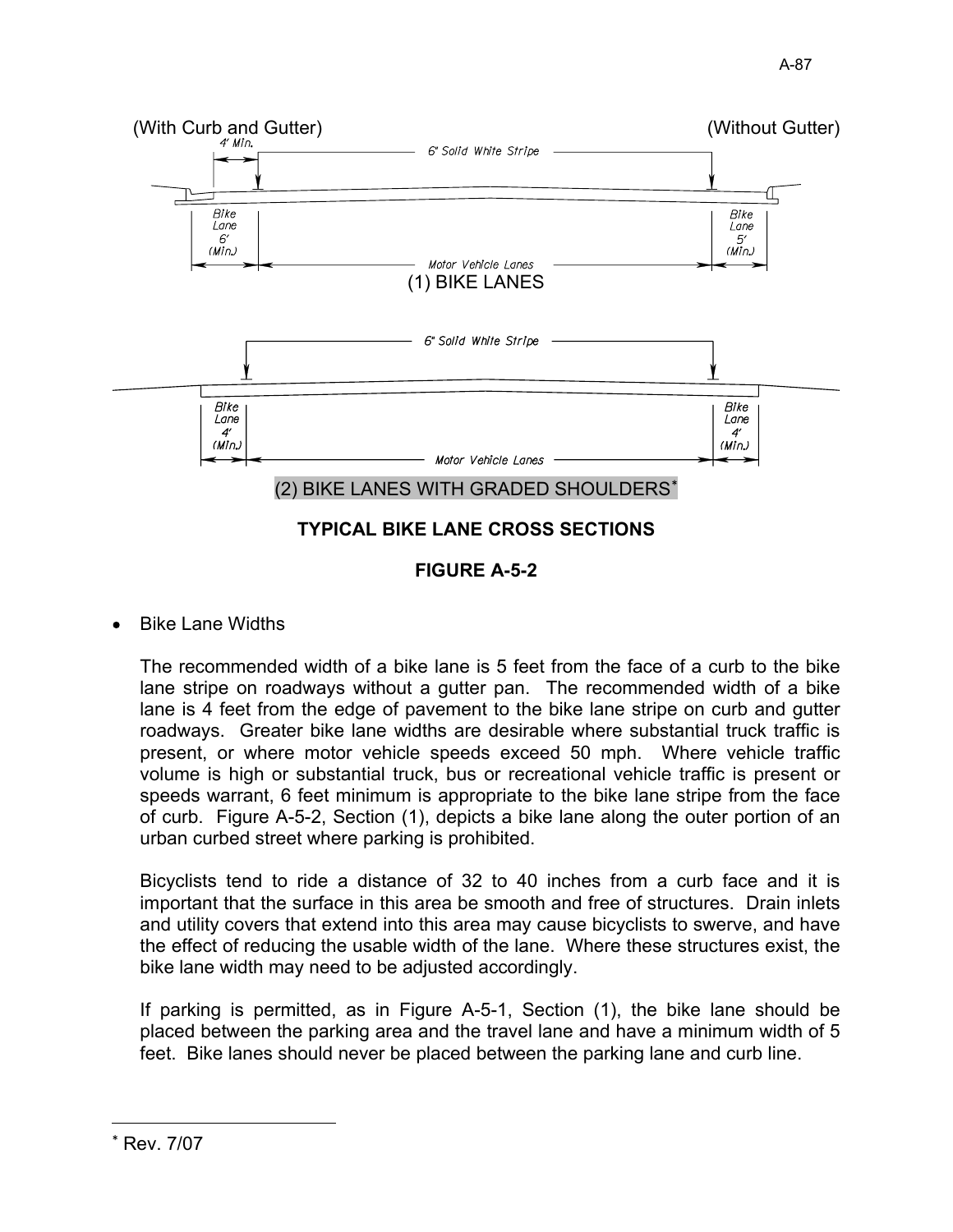• Bike Lanes and Turning Lanes

Bike lanes complicate bicycle and motor vehicle turning movements at intersections. It is preferable to continue the same width of bike lane through the intersection. Locations where a bike lane approaches an intersection (4 feet from the edge of pavement on a curb and gutter roadway), the 4 foot wide section should continue parallel to the left of a right turn lane.



## RIGHT TURN ONLY LANE

### **FIGURE A-5-3**

• Bicycle Lanes Approaching Right-Turn-Only Lanes

NOTES: For other intersection situations see the AASHTO Guide for the Development of Bicycle Facilities. For current typical bicycle lane pavement markings see VDOT Road and Bridge Standards or current insertable sheets.

Figure A-5-3 presents a treatment for pavement markings where a bike lane approaches a motorist right-turn-only lane. The design of bike lanes should include appropriate signing at intersections to warn of conflicts. The approach shoulder width should be provided through the intersection, where feasible, to accommodate right turning bicyclists or bicyclists who prefer to use crosswalks to negotiate the intersection.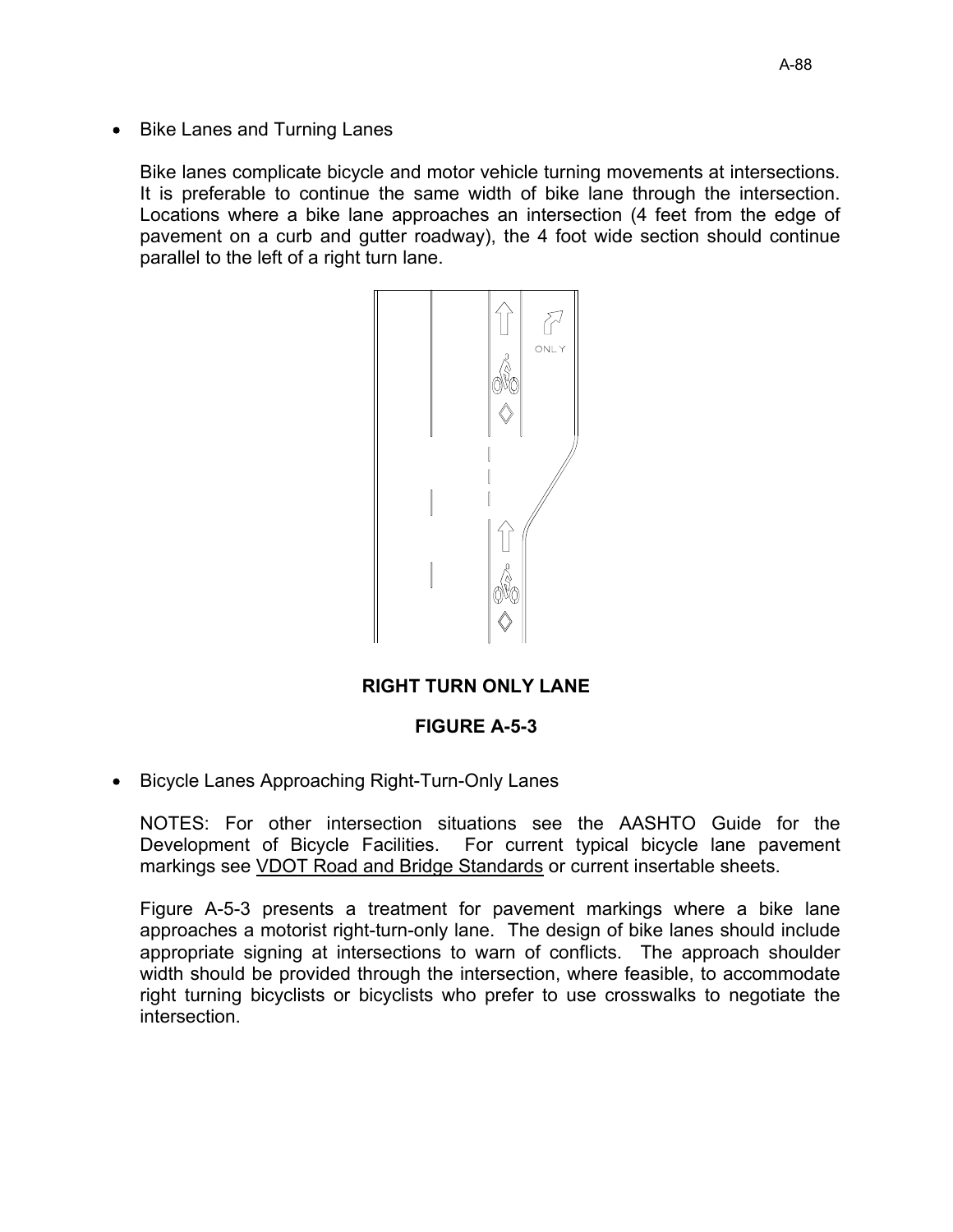## SHARED USE PATHS

Shared use paths are facilities on exclusive right-of-way and with minimal cross flow by motor vehicles. Users are non-motorized and may include bicyclists, inline skaters, roller skaters, wheelchair users (both non-motorized and motorized) and pedestrians including walkers, runners, and people with baby strollers and people waking dogs. Shared use paths are most commonly designed for two-way travel, and the following guidance assumes a two-way facility is planned unless otherwise stated. When paths are planned, it is desirable to provide paths on both sides of the roadway to decrease the likelihood of children crossing the road. Pavement design for shared use paths are recommended by the Materials Division.

• Separation Between Shared Use Paths and Roadways

When two-way shared use paths are located adjacent to a roadway, wide separation between a shared use path and the adjacent highway is desirable to demonstrate to both the bicyclist and the motorist that the path functions as an independent facility for bicyclists and others. When this is not possible and the distance between the edge of the shoulder and the shared use path is less than 5 feet, a suitable physical barrier is recommended. For curb and/or curb and gutter streets, the shared use path shall be a minimum of 5.5 feet from the face of the curb<sup>\*</sup>. Consideration should be given to future signs or mailboxes, which may require additional clearance. Such barriers serve both to prevent path users from making unwanted movements between the path and the highway shoulder and to reinforce the concept that the path is an independent facility. Where used, the barrier should be a minimum of 42 inches high (54 inches on structures), to prevent bicyclists from toppling over it. A barrier between a shared use path and adjacent highway should not impair sight distance at intersections, and should be designed to not be a hazard to motorists or bicyclist.

• Width and Clearance

The paved width and the operating width required for a shared use path are primary design considerations. Under most conditions, a recommended paved width for a two-directional shared use path is 10 feet. In rare instances, a reduced width of 8 feet can be adequate. This reduced width should be used only where the following condition prevail

- (1) bicycle traffic is expected to be low, even on peak days or during peak hours
- (2) pedestrian use of the facility is not expected to be more than occasional
- (3) there will be good horizontal and vertical alignment providing safe and frequent passing opportunities

Rev. 7/08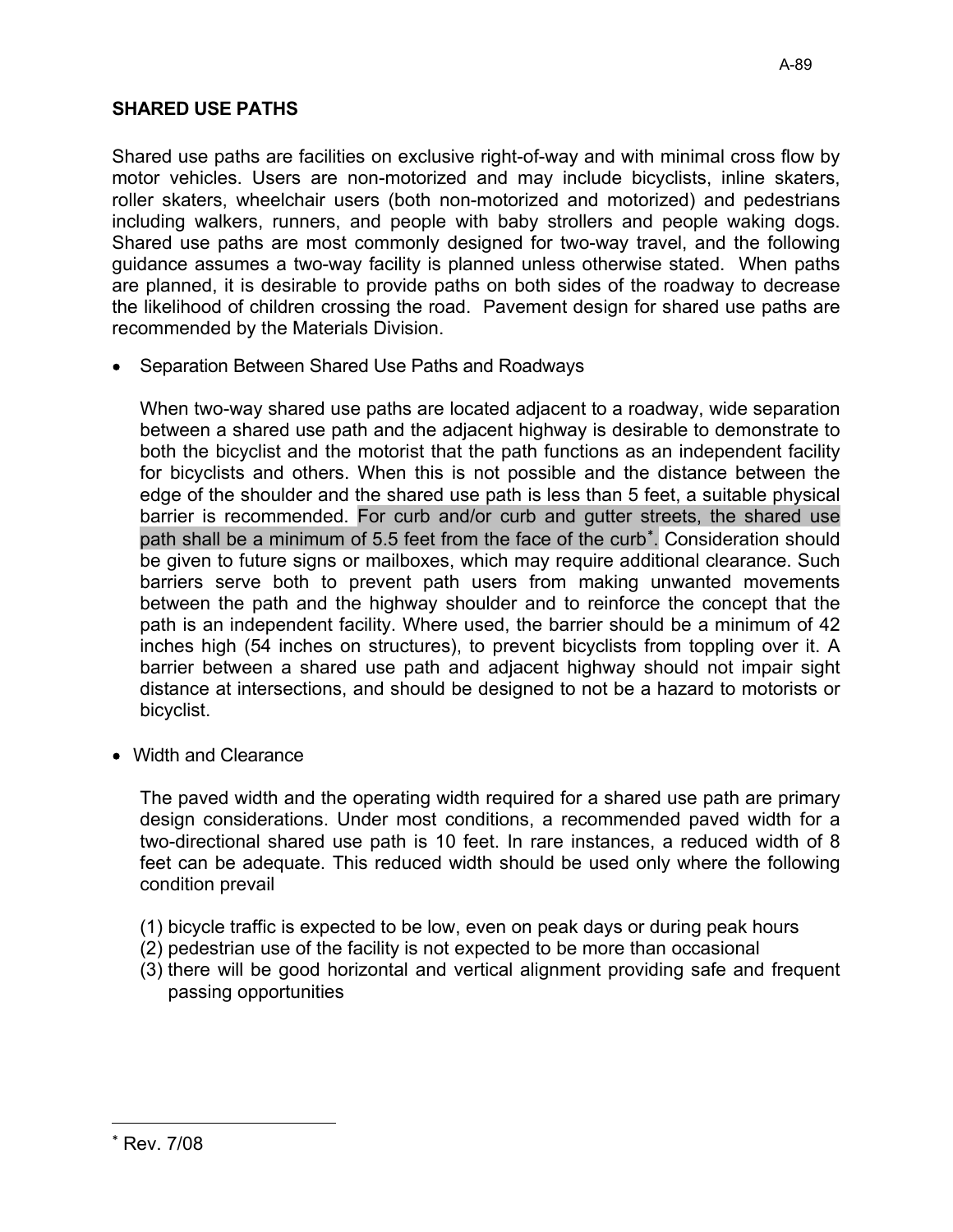(4) during normal maintenance activities the path will not be subjected to maintenance vehicle loading conditions that would cause pavement edge damage. Under certain conditions it may be necessary or desirable to increase the width of a shared use path to 12 feet, or even 14 feet, due to substantial use by bicycles, joggers, skaters and pedestrians, use by large maintenance vehicles, and steep grades.



### CROSS SECTION OF TWO-WAY SHARED USE PATH ON SEPARATED RIGHT OF **WAY**

## **FIGURF A-5-4**

The minimum width of a one-directional shared use path is 6 feet. A one-way path would rarely be designed and only in a special situation. It should be recognized that one-way paths often would be used as two-way facilities unless effective measures are taken to assure one-way operation. Without such enforcement, it should be assumed that shared use paths would be used as two-way facilities by both pedestrians and bicyclists and designed accordingly.

A minimum 2 foot wide graded area should be maintained adjacent to both sides of the path. A minimum 3 foot clearance should be maintained from the edge of the path to signs, trees, poles, walls, fences, guardrail, or other lateral obstructions. Where the path is adjacent to canals, ditches or slopes steeper than 1:3, a wider separation should be considered. A minimum 5 foot separation from the edge of the path pavement to the top of slope is required. Depending on the height of embankment and condition at the bottom, a physical barrier, such as dense shrubbery, railing or chain link fence, may need to be provided<sup>\*</sup>.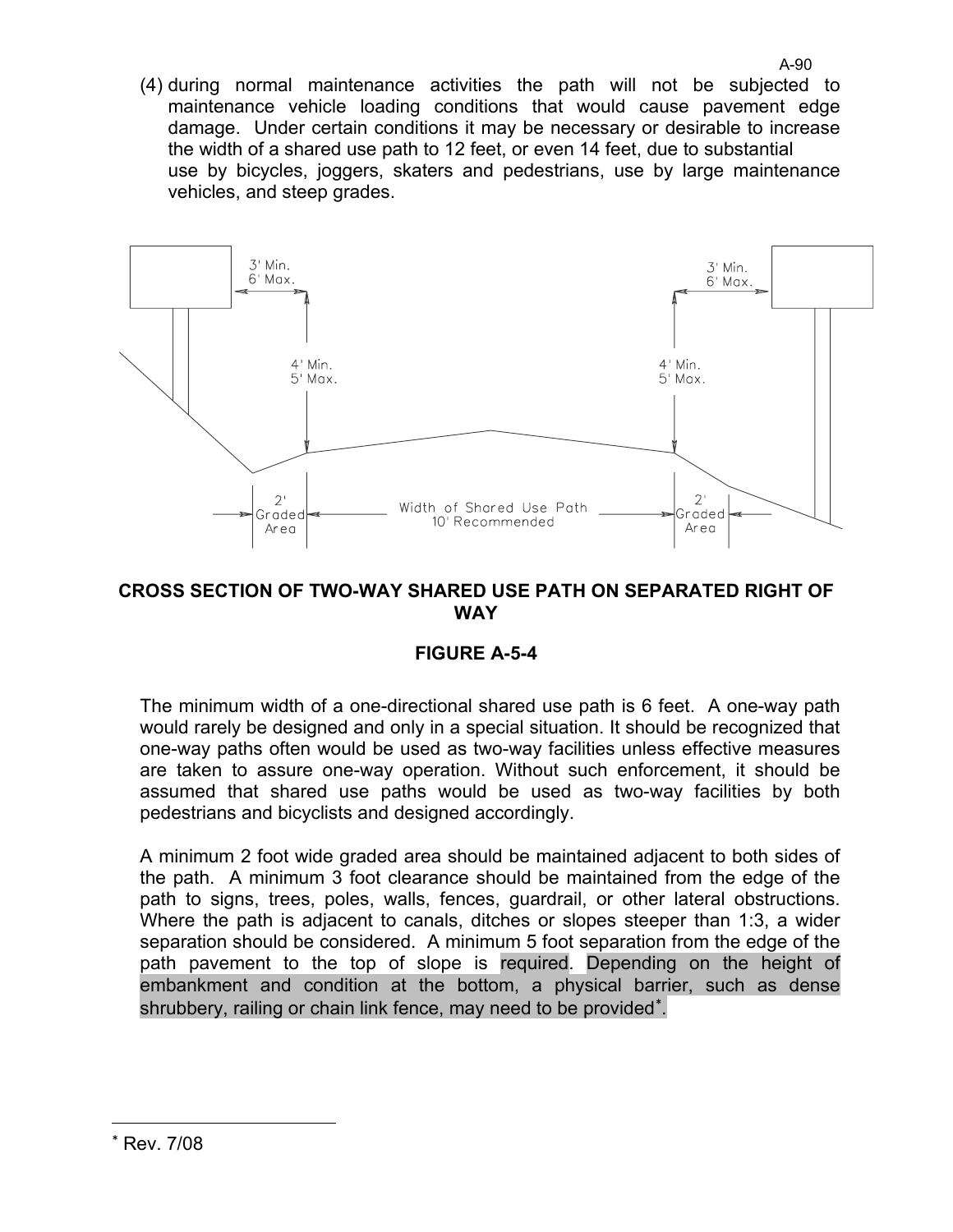The vertical clearance to obstructions should be a minimum of 8 feet. However, vertical clearance may need to be greater to permit passage of maintenance and emergency vehicles. In undercrossings and tunnels, 10 feet is required for adequate vertical shy distance<sup>\*</sup>.

Where a slope of 1:2 or greater exist within 5 feet of a path and the fill is greater than 10 feet, a physical barrier such as dense shrubbery, railing or chain link fence should be provided along the top of slope. Other situations may also dictate a physical barrier, such as the height of embankment and condition at the bottom.

The vertical clearance to obstructions should be a minimum of 8 feet. However, vertical clearance may need to be greater to permit passage of maintenance and emergency vehicles. In under crossings and tunnels, 10 feet is desirable for adequate vertical shy distance.

• Design Speed

Shared use paths should be designed for a selected speed that is at least as high as the preferred speed of the faster bicyclists. In general, a minimum design speed 20 mph should be used. When a downgrade exceeds 4 percent, or where strong prevailing tailwinds exist, a design speed of 30 mph or more is advisable.

Horizontal Alignment

Most shared use paths built in the United States must also meet the requirements of the Americans with Disabilities Act, ADA guidelines require that cross slopes not exceed 2% to 3% to avoid the severe difficulties that greater cross slopes can create for people using wheelchairs. Thus, for most shared use paths, the maximum superelevation rate will be 3%. When transitioning a 3% superelevation, a minimum 25 foot transition distance should be provided between the end and beginning of consecutive and Reversing horizontal curves.

The coefficient of friction depends upon speed; surface type, roughness, and condition; tire type and condition; and whether the surface is wet or dry. Extrapolating from values used in highway design, design friction factors for paved shared use paths can be assumed to vary from 0.31 at 12 mph to 0.21 at 30 mph.

Based upon various design speeds of 12 to 30 mph and a desirable maximum lean angle of 15°, minimum radii of curvature for Paved Shared Use Paths can be selected from Table A-5-7:

| Design Speed (V)<br>(mph) | Minimum Radius ®<br>(feet) |
|---------------------------|----------------------------|
| 12                        | 36                         |
| 20                        | 100                        |
| 25                        | 156                        |
| חצ                        | 225                        |

Minimum Radii for Paved Shared Use PATHS BASED ON 15° LEAN ANGLE

## TABLE A-5-7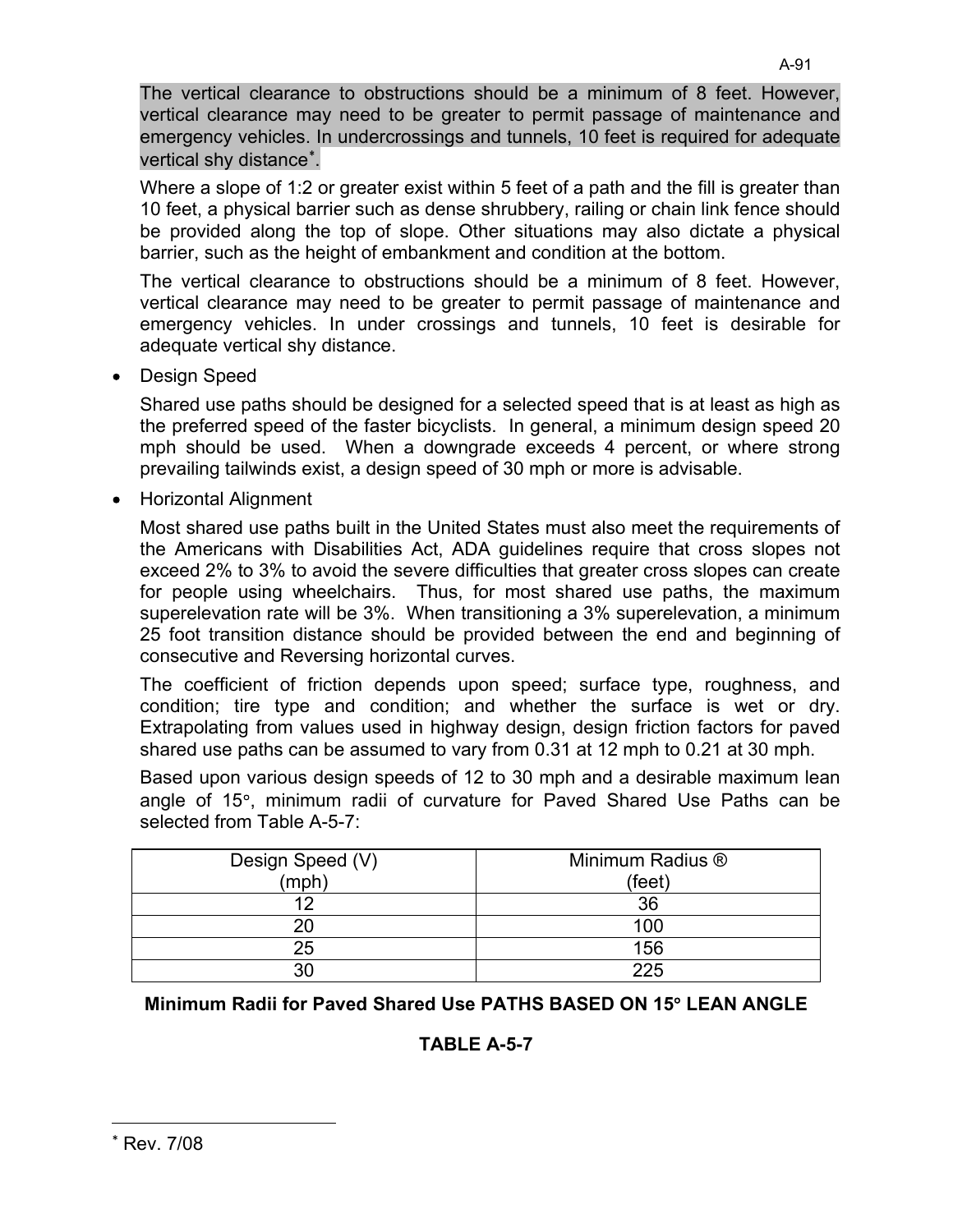$\bullet$  Grade

Grades on shared use paths should be kept to a minimum, especially on long inclines. Grades greater than 5 percent are undesirable because the ascents are difficult for many bicyclists to climb and the descents cause some bicyclists to exceed the speeds at which they are competent or comfortable. On some shared use paths, where terrain dictates, designers may need to exceed the 5% grade recommended for bicycles for some short sections. For a general guide maximum grade lengths where the grade must exceed 5% see Table A-5-8.

| 5 to $6\%$ | For up to 800 feet |
|------------|--------------------|
| 7%         | For up to 400 feet |
| 8%         | For up to 300 feet |
| 9%         | For up to 200 feet |
| 10%        | For up to 100 feet |
| $11 + \%$  | For up to 50 feet  |

Source: AASHTO - Guide For The Development Of Bicycle Facilities.\*

**MAXIMUM GRADE LENGTHS** 

## TABLE A-5-8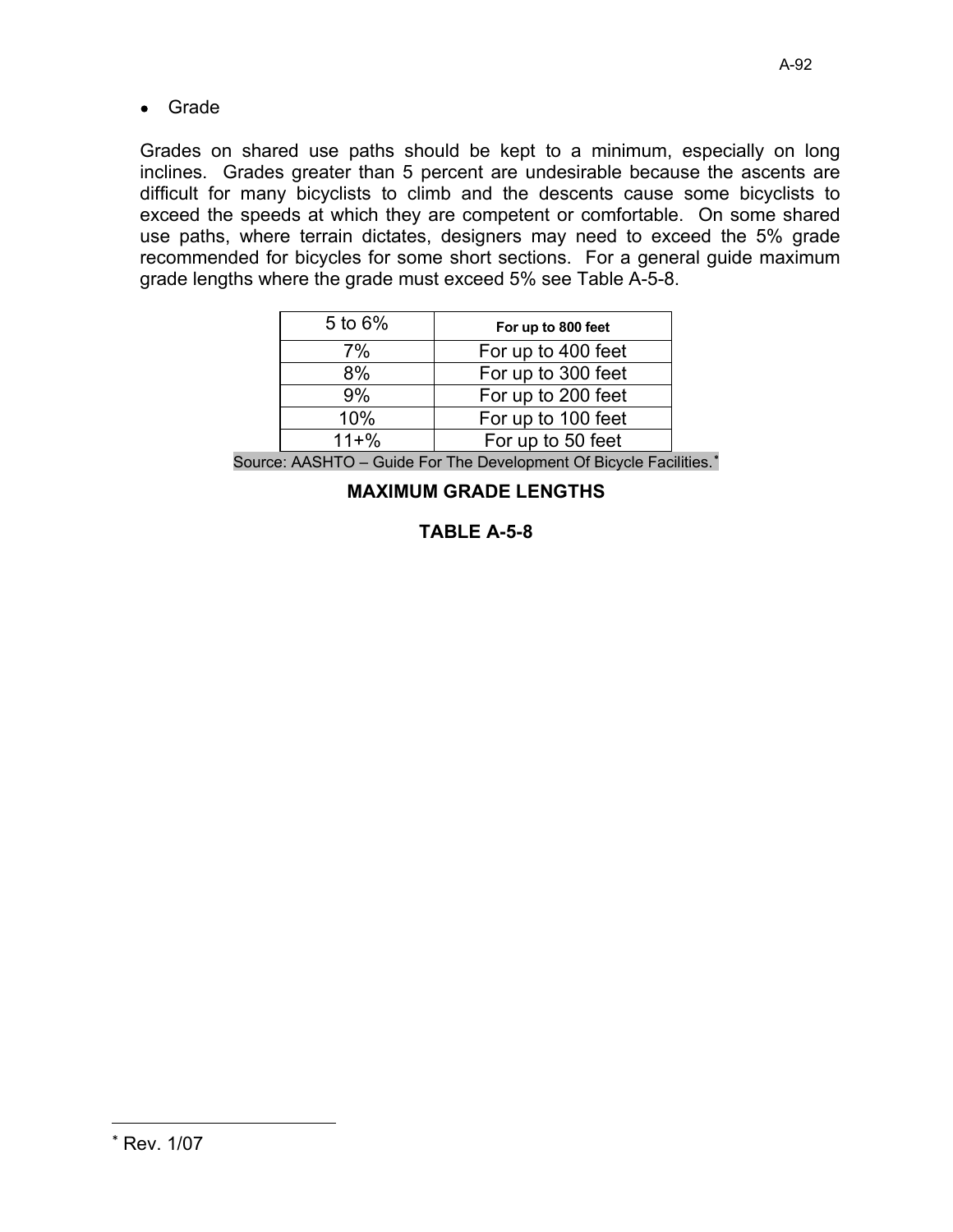## • Sight Distance

The following charts indicate the minimum stopping sight distance for various design speeds and grades based on a total perception and brake reaction time of 2.5 seconds and a coefficient of friction of 0.25 to account for the poor wet weather braking characteristics of many bicycles. For two-way shared use paths, the sight distance in the descending direction, that is, where "G" is negative, will control the design.

|   |                                                                                                                    | $0\%$ 1% |         |                                       |    |                 |         |       |    |    |      |    |                 |                       |    |     |     | 2% 3% 4% 5% 6% 7% 8% 9% 10% 11% 12% 13% 14% 15% 16% 17% 18% 19% 20% |         |
|---|--------------------------------------------------------------------------------------------------------------------|----------|---------|---------------------------------------|----|-----------------|---------|-------|----|----|------|----|-----------------|-----------------------|----|-----|-----|---------------------------------------------------------------------|---------|
| 6 | mph                                                                                                                | $27$ 27  | $27$ 27 |                                       | 28 | 28 <sub>1</sub> | $28$ 29 | 29 30 | 30 | 31 | - 31 | 32 | 33              | 34                    | 35 | 37  | 39  | 42                                                                  | - 46    |
|   | $12 \text{ mph}$                                                                                                   | 63 64    |         | 65   66   67   68   69   71   72   74 |    |                 |         |       | 76 | 78 | - 81 | 84 | 88              | 92                    | 97 | 104 | 113 |                                                                     | 124 140 |
|   | 20 mph   127   129   131   134   137   140   144   147   152   157   162   169   176   185                         |          |         |                                       |    |                 |         |       |    |    |      |    |                 | 195   207   222   240 |    |     | 264 |                                                                     | 296 340 |
|   | 25 mph   175   179   182   186   191   196   201   207   214   222   231   241   252   265   281   300   323   352 |          |         |                                       |    |                 |         |       |    |    |      |    |                 |                       |    |     | 389 | 439 508                                                             |         |
|   | 30 mph 230 235 241 246 253 260 268 277 287 298 310 324 341 360                                                     |          |         |                                       |    |                 |         |       |    |    |      |    | 383 410 443 485 |                       |    |     |     | 539 610 710                                                         |         |

Sight Distance Descending Grade (ft/ft)

## MINIMUM STOPPING SIGHT DISTANCE (FT.) DESCENDING GRADE

## **TABLE A-5-9**

Sight Distance Ascending Grade (ft/ft)

|                  | 0%I  | $1\%$      | 2%                                  | 3%        | 4%          | 5%l | 6%l |             | 7% 8% |                                     |            | 9% 10% 11% 12% 13% 14% 15% 16% 17% 18% |                 |           |           |            |                  |                  |                  |                  | 19% 20%   |
|------------------|------|------------|-------------------------------------|-----------|-------------|-----|-----|-------------|-------|-------------------------------------|------------|----------------------------------------|-----------------|-----------|-----------|------------|------------------|------------------|------------------|------------------|-----------|
| 6 mph            | 271  | <b>271</b> | <b>261</b>                          | <b>26</b> | <b>26</b>   | 26  | 26  | <b>26</b>   | 26    | <b>26</b>                           | 25         | 25                                     | 25              | <b>25</b> | <b>25</b> | <b>25I</b> | <b>25</b>        | 25 <sub>l</sub>  | <b>25</b>        | 25 <sub>l</sub>  | <b>25</b> |
| $12 \text{ mph}$ | 63   | 63         | 62I                                 | 61        | 61          | 60  | 60  | 59          | 59    | 58 <sub>l</sub>                     | 58         | 57 <sub>l</sub>                        | 57 <sup>1</sup> | 57        | 561       | 56         | 56               | 551              | 551              | 55I              | 55        |
| 20 mph           | 127I |            |                                     |           |             |     |     |             |       | 125 123 121 119 118 116 115 114 113 | $111$      | 110 <sup>1</sup>                       | 109             | 108       | 108       | 107        | 106              | 105 <sub>1</sub> | 104 <sub>1</sub> | 1041             | 103       |
| 25 mph           |      | 175 172    | 169                                 |           | 166 164 161 |     |     | 159 157 155 |       | 153                                 | 151        | 150                                    | 148I            | 147       | 145       | 1441       | 143              | 141              | <b>140</b>       | 139 <sup>°</sup> | 138       |
| 30 mph           |      |            | 230 225 221 217 214 210 207 204 201 |           |             |     |     |             |       | <b>198</b>                          | <b>196</b> | 193 <sup>l</sup>                       | 191             | 189       | 187       | <b>185</b> | 183 <sup>l</sup> | 182              | 1801             | 178I             | 177       |

## MINIMUM STOPPING SIGHT DISTANCE (FT.) ASCENDING GRADE

## **TABLE A-5-10**

$$
S = \frac{V^2}{30 (f \pm G)}
$$
 + 3.67 V

Where:  $S =$  stopping sight distance (feet)  $V =$  velocity (mph)  $F =$  coefficient of friction (use 0.25)  $G =$  grade (ft/ft) (rise/run)

Source: AASHTO - Guide For The Development Of Bicycle Facilities.<sup>\*</sup>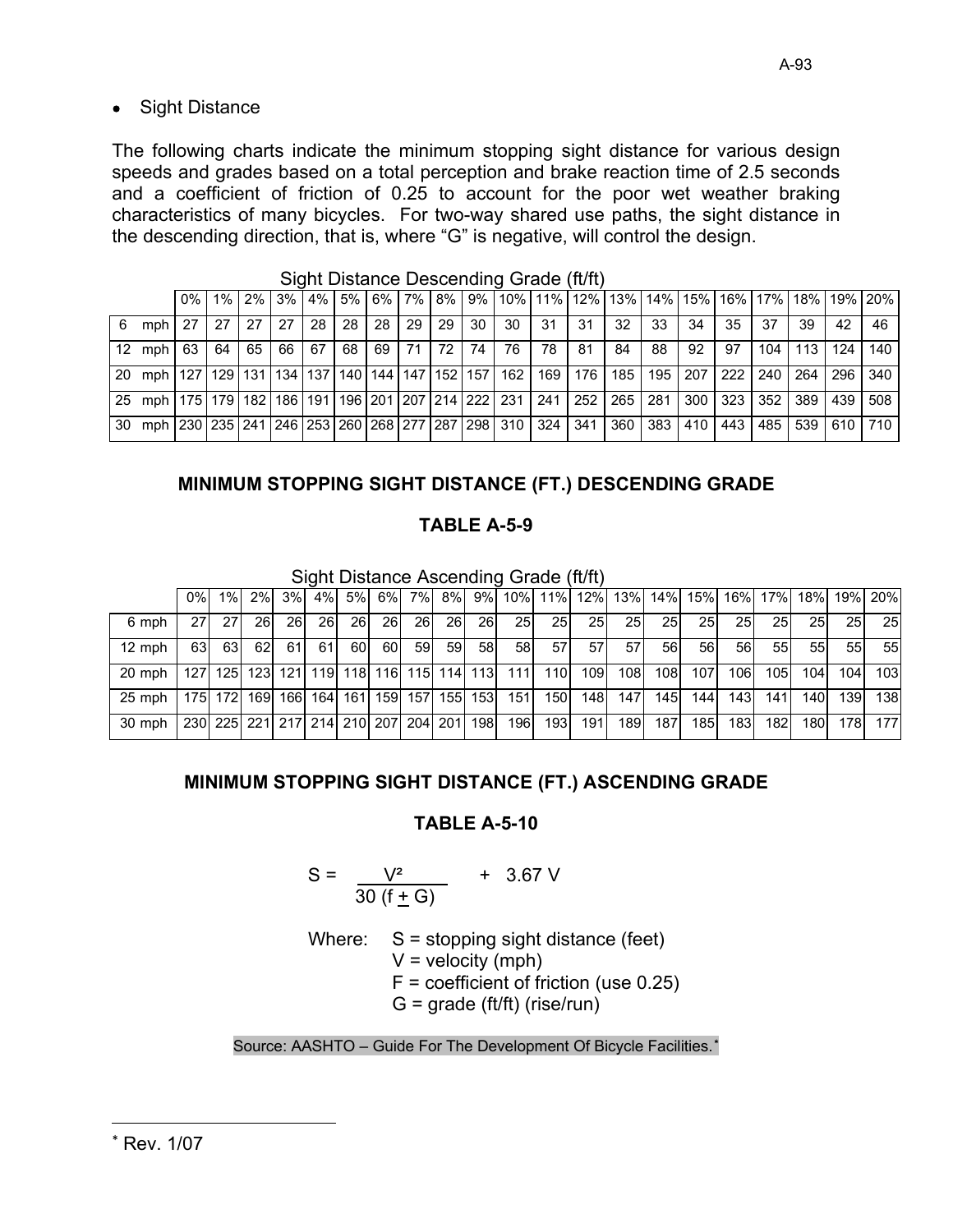Table A-5-11 indicates the minimum length of vertical curve necessary to provide minimum stopping sight distance at various speeds on crest vertical curves. The eye height of the bicyclist is assumed to be 4.5 feet and the object height is assumed to be 0 inches to recognize that impediments to bicycle travel exist at pavement level.

| A           |    |    |                 |                 |                  |            |     |                  |     |      | "S" = Stoppping Sight Distance (feet) |      |      |      |      |
|-------------|----|----|-----------------|-----------------|------------------|------------|-----|------------------|-----|------|---------------------------------------|------|------|------|------|
| (%)         | 20 | 40 | 60              | 80              | 100              | 120        | 140 | 160              | 180 | 200  | 220                                   | 240  | 260  | 280  | 300  |
| $\mathbf 2$ |    |    |                 |                 |                  |            |     |                  |     |      |                                       | 30   | 70   | 110  | 150  |
| 3           |    |    |                 |                 |                  |            |     | 20               | 60  | 100  | 140                                   | 180  | 220  | 260  | 300  |
| 4           |    |    |                 |                 |                  | 15         | 55  | 95               | 135 | 175  | 215                                   | 256  | 300  | 348  | 400  |
| 5           |    |    |                 |                 | 20               | 60         | 100 | 140              | 180 | 222  | 269                                   | 320  | 376  | 436  | 500  |
|             |    |    |                 |                 |                  |            |     |                  |     |      |                                       |      |      |      |      |
| 6           |    |    |                 | 10              | 50               | 90         | 130 | 171              | 216 | 267  | 323                                   | 384  | 451  | 523  | 600  |
| 7           |    |    |                 | 31              | 71               | 111        | 152 | 199              | 252 | 311  | 376                                   | 448  | 526  | 610  | 700  |
| 8           |    |    | 8               | 48              | 88               | 128        | 174 | 228              | 288 | 356  | 430                                   | 512  | 601  | 697  | 800  |
| 9           |    |    | 20              | 60              | 100              | 144        | 196 | 256              | 324 | 400  | 484                                   | 576  | 676  | 784  | 900  |
| 10          |    |    | 30              | 70              | 111              | 160        | 218 | 284              | 360 | 444  | 538                                   | 640  | 751  | 871  | 1000 |
|             |    |    |                 |                 |                  |            |     |                  |     |      |                                       |      |      |      |      |
| 11          |    |    | $\overline{38}$ | $\overline{78}$ | $\overline{122}$ | 176        | 240 | $\overline{313}$ | 396 | 489  | 592                                   | 704  | 826  | 958  | 1100 |
| 12          |    | 5  | 45              | 85              | 133              | 192        | 261 | 341              | 432 | 533  | 645                                   | 768  | 901  | 1045 | 1200 |
| 13          |    | 11 | 51              | $\overline{92}$ | 144              | 208        | 283 | 370              | 468 | 578  | 699                                   | 832  | 976  | 1132 | 1300 |
| 14          |    | 16 | 56              | 100             | 156              | 224        | 305 | 398              | 504 | 622  | 753                                   | 896  | 1052 | 1220 | 1400 |
| 15          |    | 20 | 60              | 107             | 167              | 240        | 327 | 427              | 540 | 667  | 807                                   | 960  | 1127 | 1307 | 1500 |
|             |    |    |                 |                 |                  |            |     |                  |     |      |                                       |      |      |      |      |
| 16          |    | 24 | 64              | 114             | 178              | 256        | 348 | 455              | 576 | 711  | 860                                   | 1024 | 1202 | 1394 | 1600 |
| 17          |    | 27 | 68              | 121             | 189              | 272        | 370 | 484              | 612 | 756  | 914                                   | 1088 | 1277 | 1481 | 1700 |
| 18          |    | 30 | 72              | 128             | 200              | 288        | 392 | 512              | 648 | 800  | 968                                   | 1152 | 1352 | 1568 | 1800 |
| 19          |    | 33 | 76              | 135             | 211              | 304        | 414 | 540              | 684 | 844  | 1022                                  | 1216 | 1427 | 1655 | 1900 |
| 20          |    | 35 | 80              | 142             | 222              | 320        | 436 | 569              | 720 | 889  | 1076                                  | 1280 | 1502 | 1742 | 2000 |
|             |    |    |                 |                 |                  |            |     |                  |     |      |                                       |      |      |      |      |
| 21          |    | 37 | 84<br>88        | 149<br>156      | 233<br>244       | 336<br>352 | 457 | 597              | 756 | 933  | 1129                                  | 1344 | 1577 | 1829 | 2100 |
| 22          |    | 39 |                 |                 |                  |            | 479 | 626              | 792 | 978  | 1183                                  | 1408 | 1652 | 1916 | 2200 |
| 23          |    | 41 | 92              | 164             | 256              | 368        | 501 | 654              | 828 | 1022 | 1237                                  | 1472 | 1728 | 2004 | 2300 |
| 24          | 3  | 43 | 96              | 171             | 267              | 384        | 523 | 683              | 864 | 1067 | 1291                                  | 1536 | 1803 | 2091 | 2400 |
| 25          | 4  | 44 | 100             | 178             | 278              | 400        | 544 | 711              | 900 | 1111 | 1344                                  | 1600 | 1878 | 2178 | 2500 |

Source: AASHTO – Guide For The Development Of Bicycle Facilities.\* Heavy line represents  $S = L$ 

when  $S > L$  L = 2S - 900

when  $S < L$   $L = AS<sup>2</sup>/900$ 

Height of cyclist  $eye - 4.5$  feet

$$
\frac{300}{A}
$$

L = Minimum Length of Vertical Curve (feet)

 $A =$  Algebraic Grade Difference (%)

S = Stopping Sight Distance (feet)

Minimum Length of Vertical Curve = 3 feet

Height of object  $-0$  feet MINIMUM LENGTH OF CREST VERTICAL CURVE (L) BASED ON STOPPING **SIGHT DISTANCE TABLE A-5-11**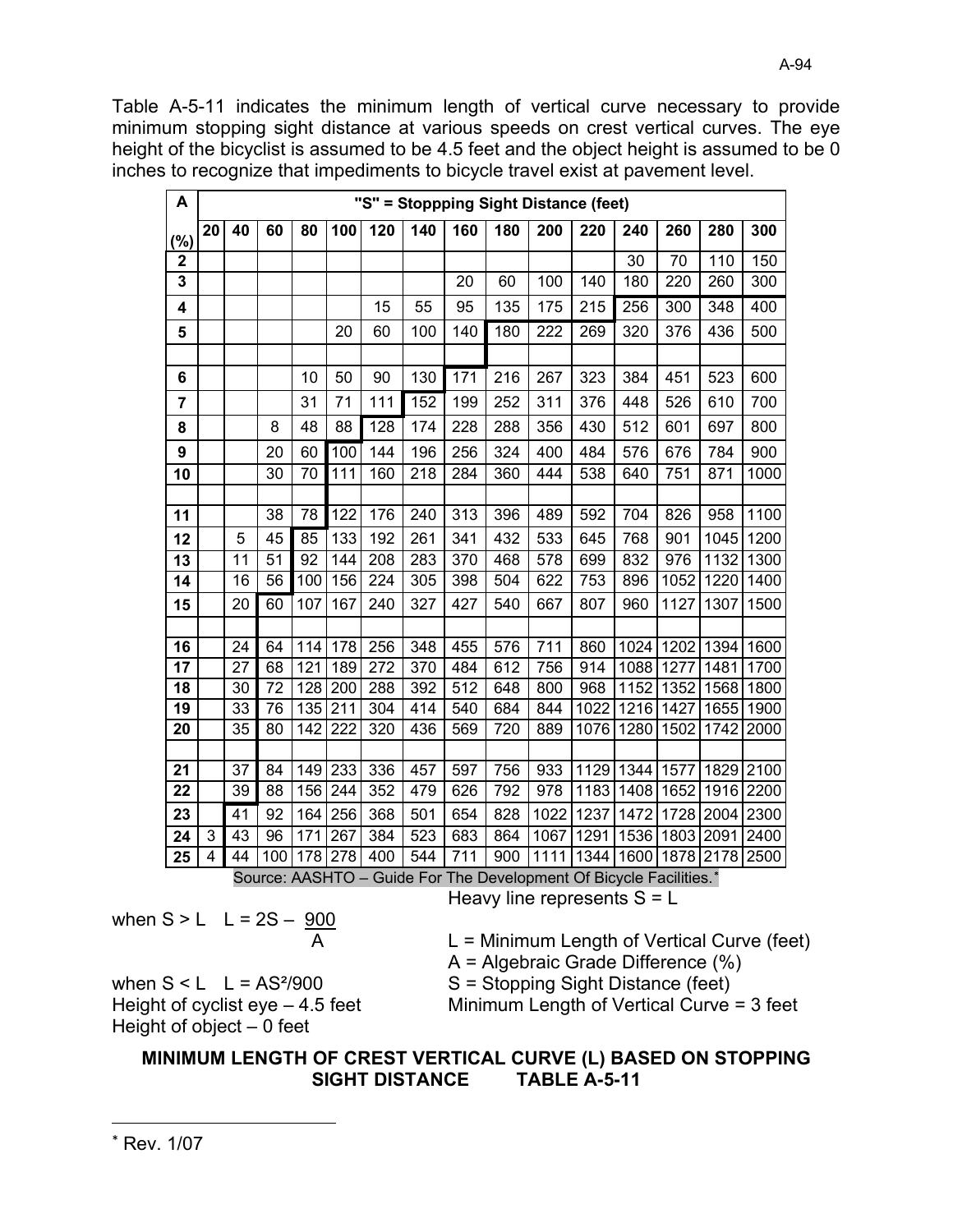Figure A-5-5 and Table A-5-12 indicate the minimum clearance that should be used to line of sight obstructions for horizontal curves. The lateral clearance is obtained from the stopping sight distance and the proposed horizontal radius of curvature. The stopping sight distance is obtained from Table A-5-9 and Table A-5-10.



Line of Sight is 2.3' above  $\widehat{\mathbb{E}}$ <br>inside lane at point of obstruction.

Formula applies only when S is equal<br>to or less than length of curve.

Formula applies only when S is equal to or less than length of curve. Line of sight is 2.3 feet above centerline of inside lane at point of obstruction.

| $\mathsf{R}$ |     |     |      |      |      | "S" = Stopping Sight Distance (feet) |                          |                |                     |           |      |           |                |      |      |
|--------------|-----|-----|------|------|------|--------------------------------------|--------------------------|----------------|---------------------|-----------|------|-----------|----------------|------|------|
| (feet)       | 20  | 40  | 60   | 80   | 100  | 120                                  | 140                      | 160            | 180                 | 200       | 220  | 240       | 260            | 280  | 300  |
| 25           | 2.0 | 7.6 | 15.9 |      |      |                                      |                          |                |                     |           |      |           |                |      |      |
| 50           | 1.0 | 3.9 | 8.7  | 15.2 | 23.0 | 31.9                                 | 41.5                     |                |                     |           |      |           |                |      |      |
| 75           | 0.7 | 2.7 | 5.9  | 10.4 | 16.1 | 22.8                                 |                          |                | 30.4 38.8 47.8 57.4 |           | 67.2 |           |                |      |      |
| 95           | 0.5 | 2.1 | 4.7  | 8.3  | 12.9 |                                      | 18.3 24.7 31.8 39.5 48.0 |                |                     |           |      |           | 56.9 66.3 75.9 | 85.8 |      |
| 125          | 0.4 | 1.6 | 3.6  | 6.3  | 9.9  | 14.1                                 |                          | 19.1 24.7      | 31.0                | 37.9      |      | 45.4 53.5 | 61.7           | 70.6 | 79.7 |
| 155          | 0.3 | 1.3 | 2.9  | 5.1  | 8.0  | 11.5                                 |                          | 15.5 20.2 25.4 |                     | 31.2      | 37.4 | 44.2      | 51.4           | 59.1 | 67.1 |
| 175          | 0.3 | 1.1 | 2.6  | 4.6  | 7.1  | 10.2                                 |                          |                | 13.8 18.0 22.6 27.8 |           |      |           | 33.5 39.6 46.1 | 53.1 | 60.5 |
| 200          | 0.3 | 1.0 | 2.2  | 4.0  | 6.2  | 8.9                                  | 12.1                     | 15.8           |                     | 24.5      |      |           | 29.5 34.9 40.8 | 47.0 | 53.7 |
| 225          | 0.2 | 0.9 | 2.0  | 3.5  | 5.5  | 8.0                                  | 10.8                     | 14.1           |                     | 17.8 21.9 |      |           | 26.4 31.3 36.5 | 42.2 | 48.2 |
| 250          | 0.2 | 0.8 | 1.8  | 3.2  | 5.0  | 7.2                                  | 9.7                      | 12.7           | 16.0                | 19.7      |      | 23.8 28.3 | 33.1           | 38.2 | 43.7 |
| 275          | 0.2 | 0.7 | 1.6  | 2.9  | 4.5  | 6.5                                  | 8.9                      | 11.6           |                     | 14.6 18.0 | 21.7 |           | $25.8$ 30.2    | 34.9 | 39.9 |
| 300          | 0.2 | 0.7 | 1.5  | 2.7  | 4.2  | 6.0                                  | 8.1                      | 10.6           | 13.4                | 16.5      |      | 19.9 23.7 | 27.7           | 32.1 | 36.7 |
| 350          | 0.1 | 0.6 | 1.3  | 2.3  | 3.6  | 5.1                                  | 7.0                      | 9.1            | 11.5                | 14.2      | 17.1 |           | 20.4 23.9      | 27.6 | 31.7 |
| 390          | 0.1 | 0.5 | 1.2  | 2.1  | 3.2  | 4.6                                  | 6.3                      | 8.2            | 10.3                | 12.8      | 15.4 |           | 18.3 21.5      | 24.9 | 28.5 |
| 500          | 0.1 | 0.4 | 0.9  | 1.6  | 2.5  | 3.6                                  | 4.9                      | 6.4            | 8.1                 | 10.0      | 12.1 |           | 14.3 16.8      | 19.5 | 22.3 |
| 565          |     | 0.4 | 0.8  | 1.4  | 2.2  | 3.2                                  | 4.3                      | 5.7            | 7.2                 | 8.8       | 10.7 | 12.7      | 14.9           | 17.3 | 19.8 |
| 600          |     | 0.3 | 0.8  | 1.3  | 2.1  | 3.0                                  | 4.1                      | 5.3            | 6.7                 | 8.3       | 10.1 | 12.0      | 14.0           | 16.3 | 18.7 |
| 700          |     | 0.3 | 0.6  | 1.1  | 1.8  | 2.6                                  | 3.5                      | 4.6            | 5.8                 | 7.1       | 8.6  | 10.3      | 12.0           | 14.0 | 16.0 |
| 800          |     | 0.3 | 0.6  | 1.0  | 1.6  | 2.2                                  | 3.1                      | 4.0            | 5.1                 | 6.2       | 7.6  | 9.0       | 10.5           | 12.2 | 14.0 |
| 900          |     | 0.2 | 0.5  | 0.9  | 1.4  | 2.0                                  | 2.7                      | 3.6            | 4.5                 | 5.6       | 6.7  | 8.0       | 9.4            | 10.9 | 12.5 |
| 1000         |     | 0.2 | 0.5  | 0.8  | 1.3  | 1.8                                  | 2.4                      | 3.2            | 4.0                 | 5.0       | 6.0  | 7.2       | 8.4            | 9.8  | 11.2 |

## **FIGURE A-5-5**

Source: AASHTO - Guide For The Development of Bicycle Facilities.<sup>\*</sup>

MINIMUM LATERAL CLEARANCE FOR HORIZONTAL CURVES TABLE A-5-12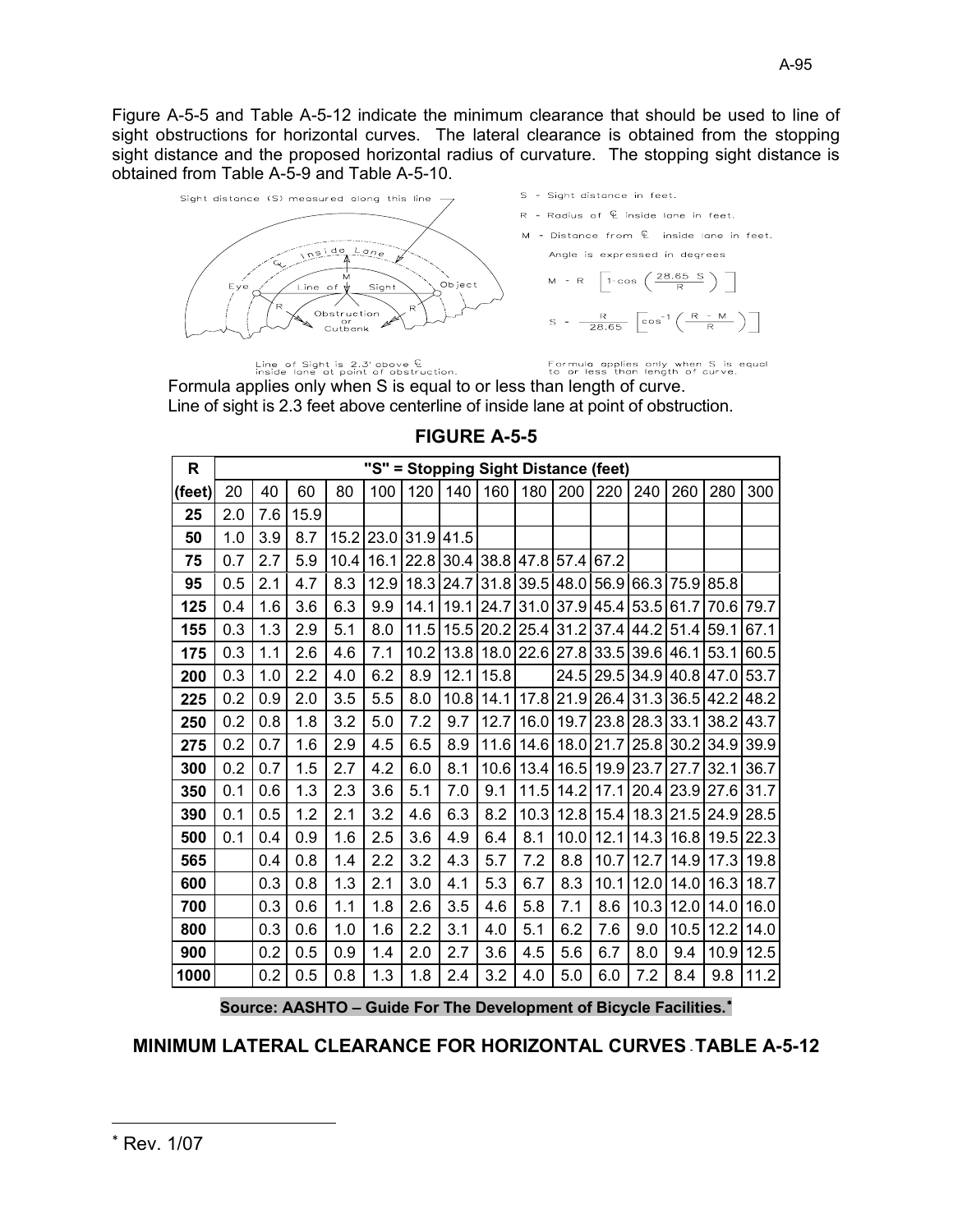Bicyclists frequently ride side-by-side on shared use paths, and on narrow paths bicyclists have a tendency to ride near the middle of the path. For these reasons, and because of the higher potential for bicycle crashes, lateral clearances on horizontal curves should be calculated based on the sum of the stopping sight distances for bicyclists traveling in opposite directions around the curve. Where this is not possible or feasible, consideration should be given to widening the path through the curve, installing a yellow center line stripe, installing a "Curve Ahead" warning sign in accordance with the MUTCD, or some combination of these alternatives.

#### • Path-Roadway Intersections

Intersections between paths and roadways are often the most critical issue in shared use path design. Due to the potential conflicts at these junctions, careful design is of paramount importance to the safety of path users and motorists. Solutions are provided in the AASHTO guide and should be considered as guidelines, and not as absolutes. Each intersection is unique, and will require sound engineering judgment on the part of the designer as to the appropriate solution. Shared use paths should cross roadways as close to an intersecting road as practical, however, in no case should the crossing be closer than 4 feet from the edge of the parallel travelway. As the Path approaches the crossing it should be aligned with the destination of the crossing on the other side of the road. Curb cuts should be appropriately aligned and be the same width as the path. The crossing should also be perpendicular (or nearly so) to the road being crossed. Normally, two curb cuts are recommended at each corner where a path crosses an intersection. Sight distance should be evaluated and sound engineering judgment must be used in locating crossings. There may be situations, such as low traffic volumes where the crossing should be located further from the intersection.

When a shared use trail intersects a road, with no sidewalk, the trail should slope to a relatively level (1%+ slope) area at the road elevation and the curb opening should be the same width as the trail. This layout would be similar to the Typical Alternate Plan seen in VDOT's CG-12 Standard. The level area should be of exposed aggregate. If a sidewalk exists along the road, then the sidewalk must also slope to the same relatively level area at the road elevation.

When a paved shared use path or trail crosses a gravel road or drive, the road or drive should be paved a minimum of 3 feet, on each side of the path or trail.

Signing and Marking  $\bullet$ 

Adequate signing and marking are essential on shared use paths, especially to alert bicyclists to potential conflicts and to convey regulatory messages to both bicyclists and motorists at highway intersections. In addition, guide signing, such as to indicate directions, destinations, distances, route numbers and names of crossing streets, should be used in the same manner as they are used on highways. In general, uniform application of traffic control devices, as described in the MUTCD, provides minimum traffic control measures which should be applied.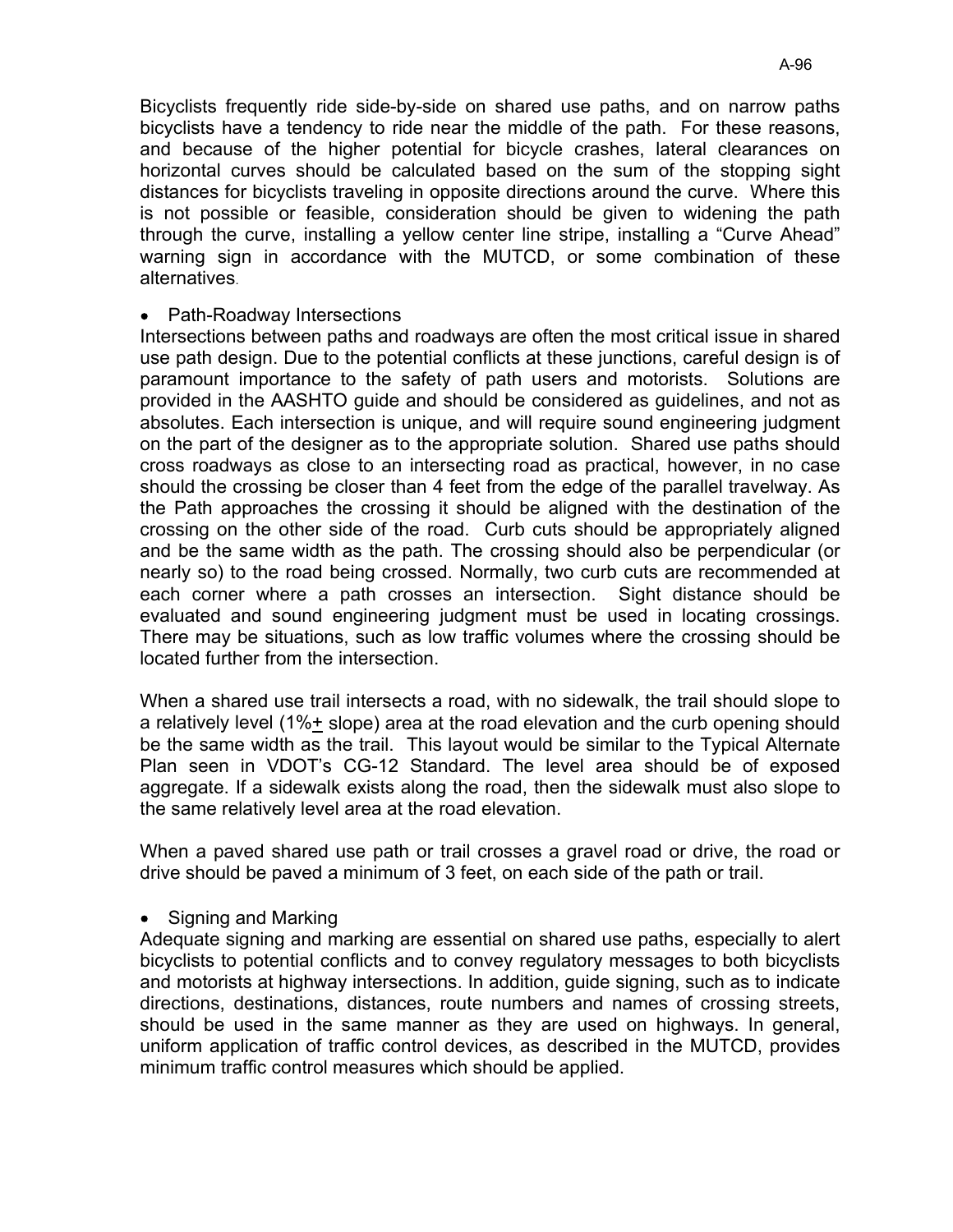Hard, all weather pavement surfaces are preferred over those of crushed aggregate, sand, clay, or stabilized earth since these materials provide a much lower level of service and require higher maintenance.

• Structures

On new structures, the minimum clear width should be the same as the approach paved shared use path, plus the minimum 2 foot wide clear areas on both sides of the path. Carrying the clear areas across the structures provides a minimum horizontal shy distance from the railing or barrier and it provides needed maneuvering space to avoid conflicts with pedestrians and other bicyclists who are stopped on the bridge. The typical section, including the shared use path and the 2 foot wide clear areas, may be modified by the State Structure and Bridge Engineer because of expected low bicycle volume, budget considerations, or other reasons. Railings, fences, or barriers on both sides of a path on a structure shall be a minimum of 54 inches (4.5 feet) high. In situations where the structure crosses a high speed or high volume road and objects are subject to being thrown (dangerously) off the structure, it maybe desirable to totally enclose the path with fencing. Totally enclosing a path may also be desirable in other areas such as a waterway crossing.

• Drainage

The recommended minimum pavement cross slope of 2 percent adequately provides for drainage. Sloping in one direction instead of crowning is preferred and usually simplifies the drainage and surface construction. A smooth surface is essential to prevent water ponding and ice formation. On unpaved shared use paths, particular attention should be paid to drainage to avoid erosion.

• Lighting

Lighting for shared use paths is important and should be considered where night usage is expected, such as paths serving college students or commuters, and at highway intersections. Lighting should also be considered through underpasses or tunnels, and when nighttime security could be an issue.

Restriction of Motor Vehicle Traffic

Shared use paths may need some form of physical barrier at highway intersections to prevent unauthorized motor vehicles from using the facilities. Provisions can be made for a lockable, removable (or reclining) barrier post to permit entrance by authorized vehicles.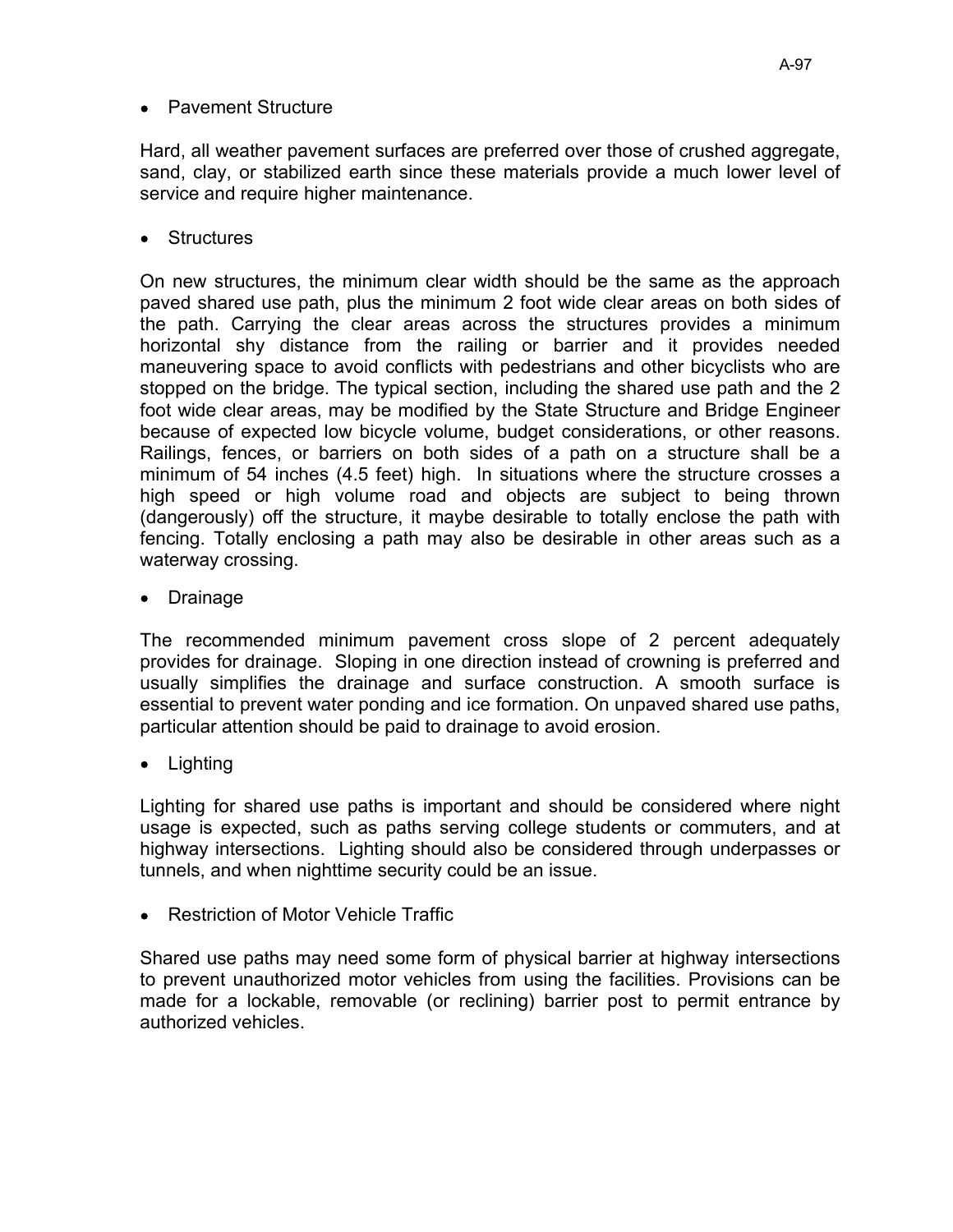#### • Railroad Crossings

Railroad-highway grade crossings should be at a right angle to the rails. The greater the crossing deviates from this ideal crossing angle, the greater is the potential for a bicyclist's front wheel to be trapped in the flangeway causing loss of steering control. Consideration should be given to the crossing surface materials and to the flangeway depth and width.

• Bicycle Facilities Through Interchange Areas

Turning roadways provided for interchange ramp ingress and egress often require bicyclists to perform merging, weaving or crossing maneuvers with other vehicles. These conflict points are made challenging when a wide disparity in speed exists between traffic on the ramp and bicycle traffic crossing the ramp, and when grade separations create significant profile gradients. If a bike lane or route must traverse an interchange area, these intersection or conflict points should be designed to limit the conflict areas or to eliminate unnecessary uncontrolled ramp connections to urban roadways.

## AASHTO APPROVED INTERSTATE BICYCLE ROUTES

VDOT provides signing along the designated AASHTO approved Interstate Bicycle Routes. Figure A-5-6 shows the corridors for Interstate Bicycle Routes 1 and 76 and the counties the routes pass through. The individual county maps provide detailed location information. County maps are to be checked by the plan designer to determine if their project is on a designated Interstate Bicycle Route. All proposed projects involving major construction or redevelopment along designated Interstate Bicycle Routes are to provide the necessary design features to facilitate bicycle travel in accordance with the parameters established in these guidelines.

### **RESOURCES**

It should be understood that this Guide is not all inclusive. The publications listed below will provide additional information to be used in the design of bicycle facilities.

"Guide for the Development of Bicycle Facilities." AASHTO

"Manual on Uniform Traffic Control Devices." Federal Highway Administration

"Selecting Roadway Design Treatments to Accommodate Bicycles." Federal **Highway Administration** 

"A Virginia Guide for Bicycle Facility Planning." Virginia Department of Transportation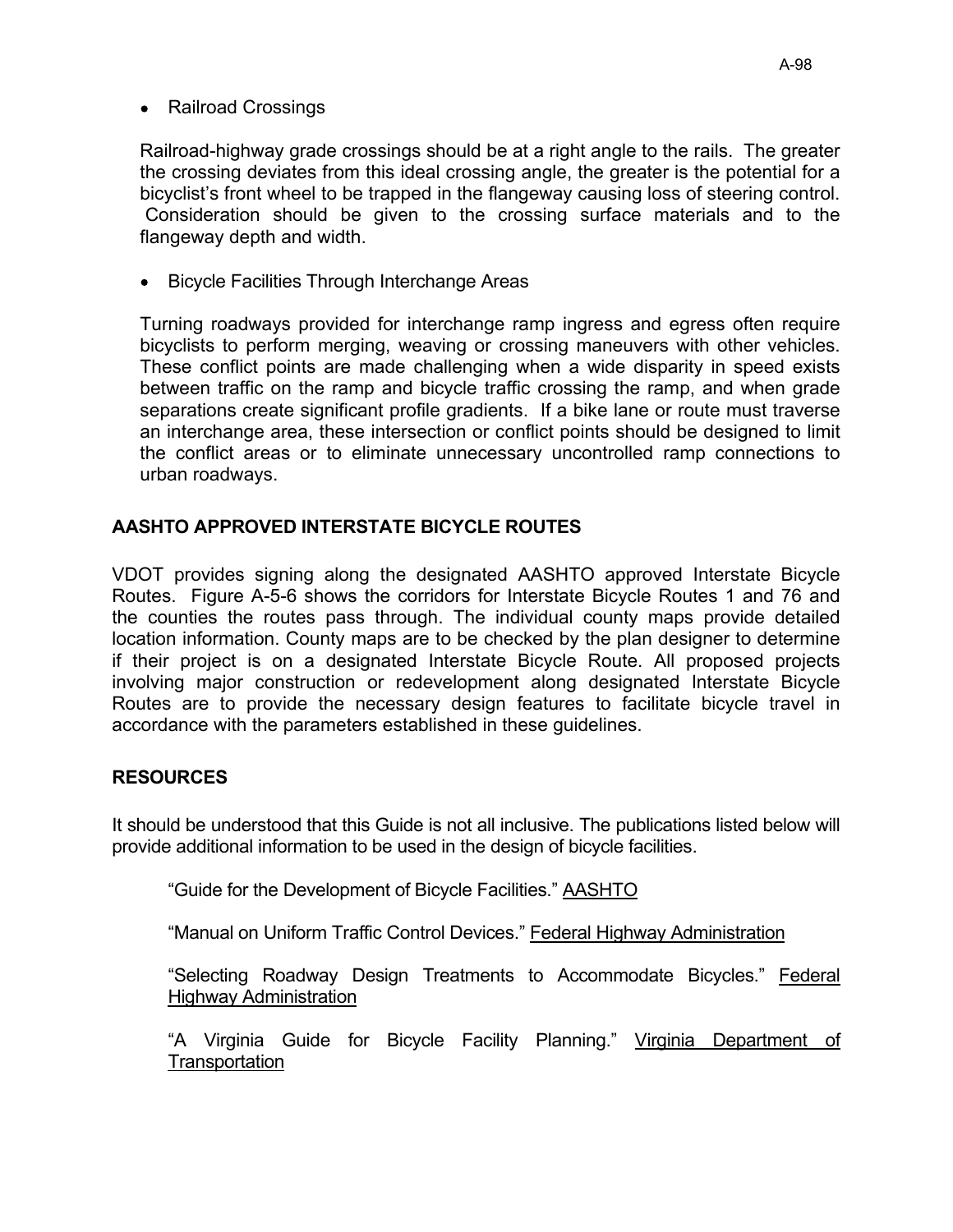

FIGURE A-5-6